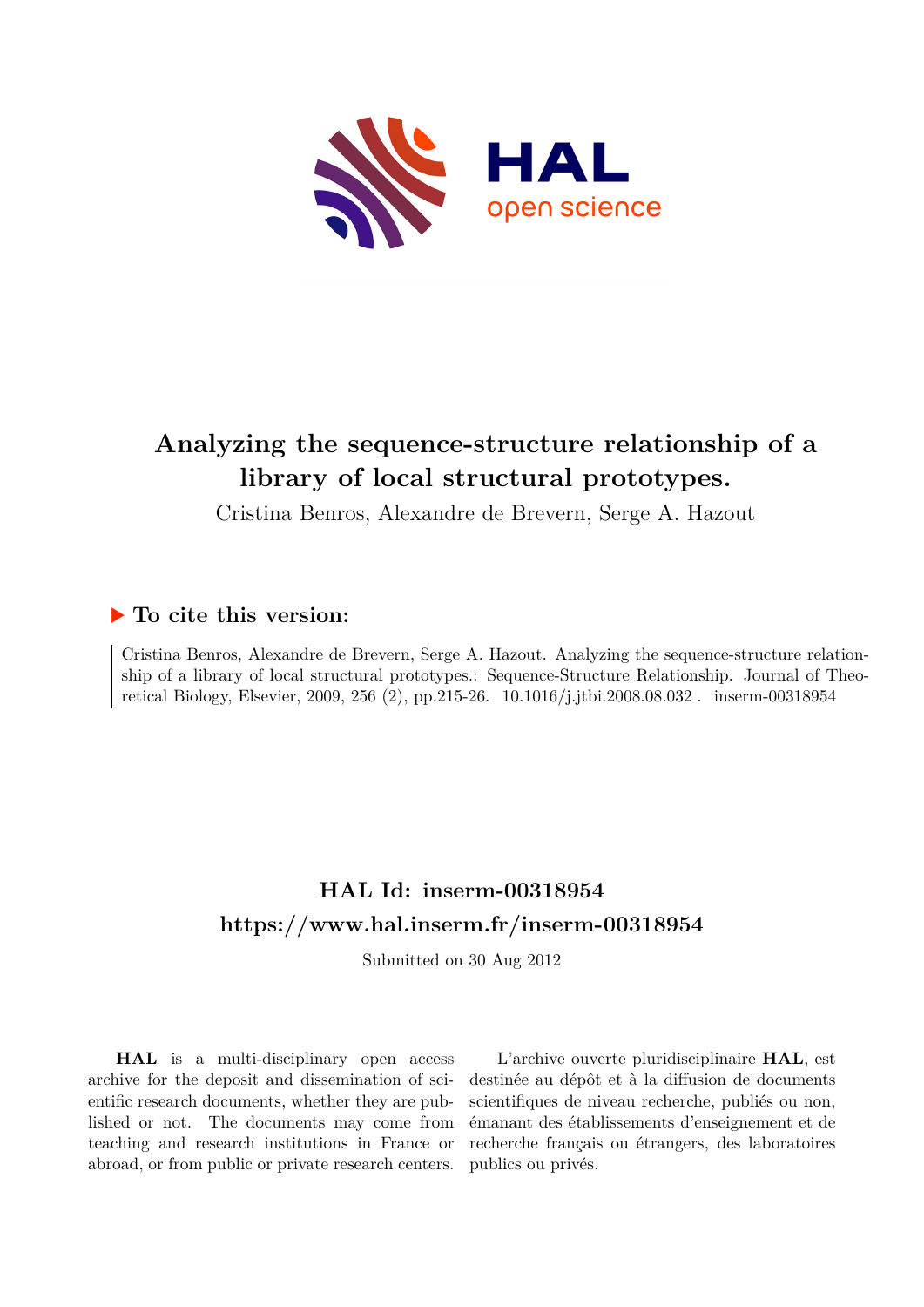# Analyzing the Sequence-Structure Relationship of a **Library of Local Structural Prototypes.**

Cristina Benros<sup>1</sup>, Alexandre G. de Brevern<sup>1,2,\*</sup> and Serge Hazout<sup>1,+</sup>

<sup>1</sup>Equipe de Bioinformatique Génomique et Moléculaire (EBGM), INSERM UMR-S726, Université Denis Diderot - Paris 7, case 7113, 2, place Jussieu, 75251 Paris, France  $2$  Institut National de Transfusion Sanguine (INTS), 6, rue Alexandre Cabanel, 75739 Paris cedex 15, France

\* Corresponding author: Mailing address: Alexandre G. de Brevern, Equipe de Bioinformatique Génomique et Moléculaire (EBGM), INSERM UMR-S726, Université Denis Diderot - Paris 7, Institut National de Transfusion Sanguine, 6, rue Alexandre Cabanel, 75739 Paris cedex 15, France E-mail: alexandre.debrevern@univ-paris-diderot.fr Tel:  $+33(1)$  44 49 30 00 Fax:  $+33(1)$  47 34 74 31

Running title: Sequence-Structure Relationship

Keywords: protein local structure, structural alphabet, structural motif library design, sequence-structure correlation, amino acid equivalence classes.

+ deceased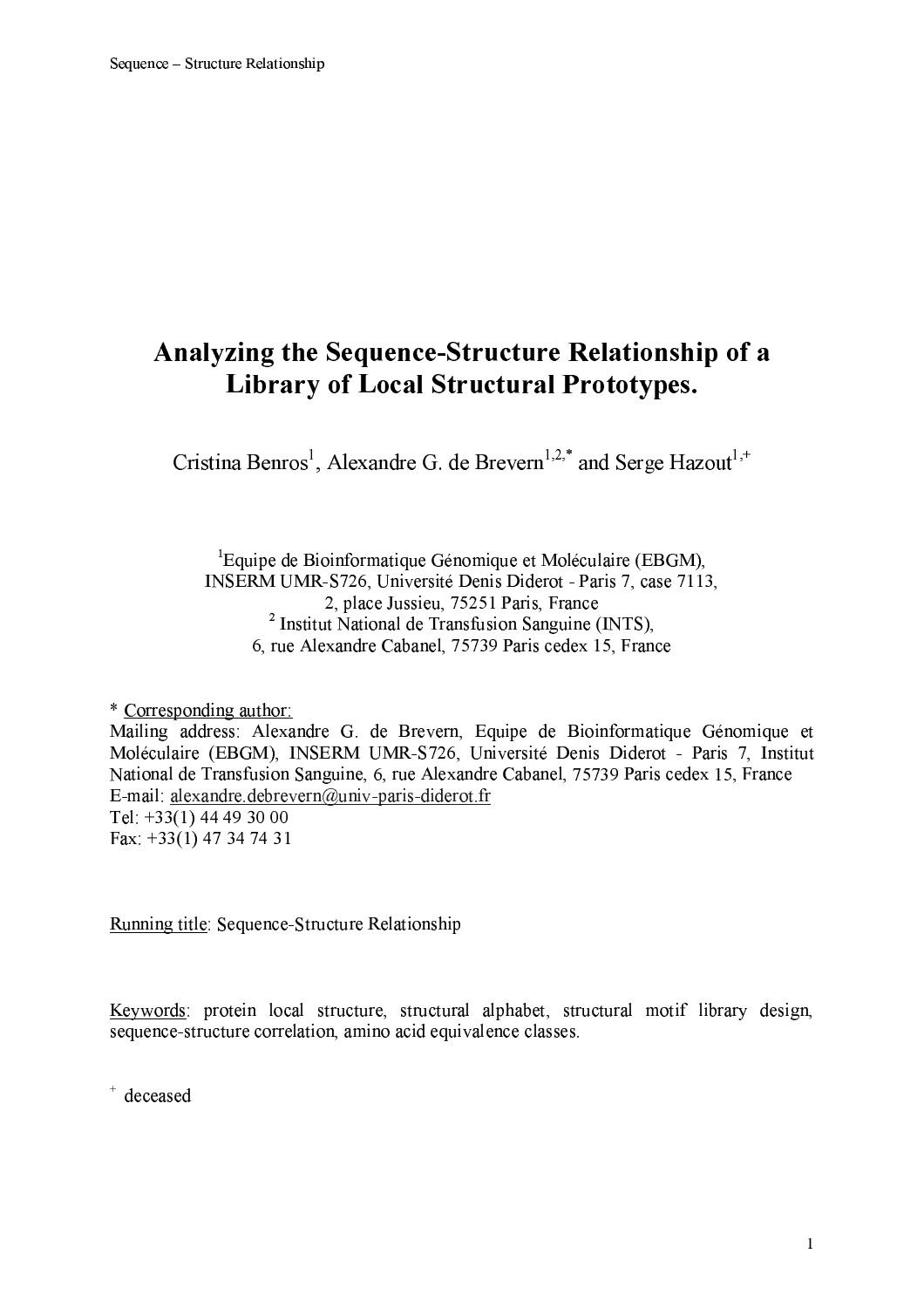## Abstract

We present a thorough analysis of the relation between amino acid sequence and local three-dimensional structure in proteins. A library of overlapping local structural prototypes was built using an unsupervised clustering approach called "Hybrid Protein Model" (HPM). The HPM carries out a multiple structural alignment of local folds from a non-redundant protein structure databank encoded into a structural alphabet composed of 16 Protein Blocks (PBs). Following previous research focusing on the HPM protocol, we have considered gaps in the local structure prototype. This methodology allow the have variable length fragments. Hence, 120 local structure prototypes were obtained. 25% of the protein fragments learnt by HPM had gaps.

An investigation of tight turns suggested that they are mainly derived from three PB series with precise locations in the HPM. The amino acid information content of the whole conformational classes was tackled by multivariate methods, e.g., canonical correlation analysis. It points out the presence of seven amino acid equivalence classes showing high propensities for preferential local structures. In the same way, definition of "contrast factors" based on sequence-structure properties underline the specificity of certain structural prototypes,  $e.g.,$  the dependence of Gly or Asn-rich turns to a limited number of PBs, or, the opposition between Pro-rich coils to those enriched in Ser, Thr, Asn and Glu. These results are so useful to analyze the sequence  $-$  structure relationships, but could also be used to improve fragment-based method for protein structure prediction from sequence.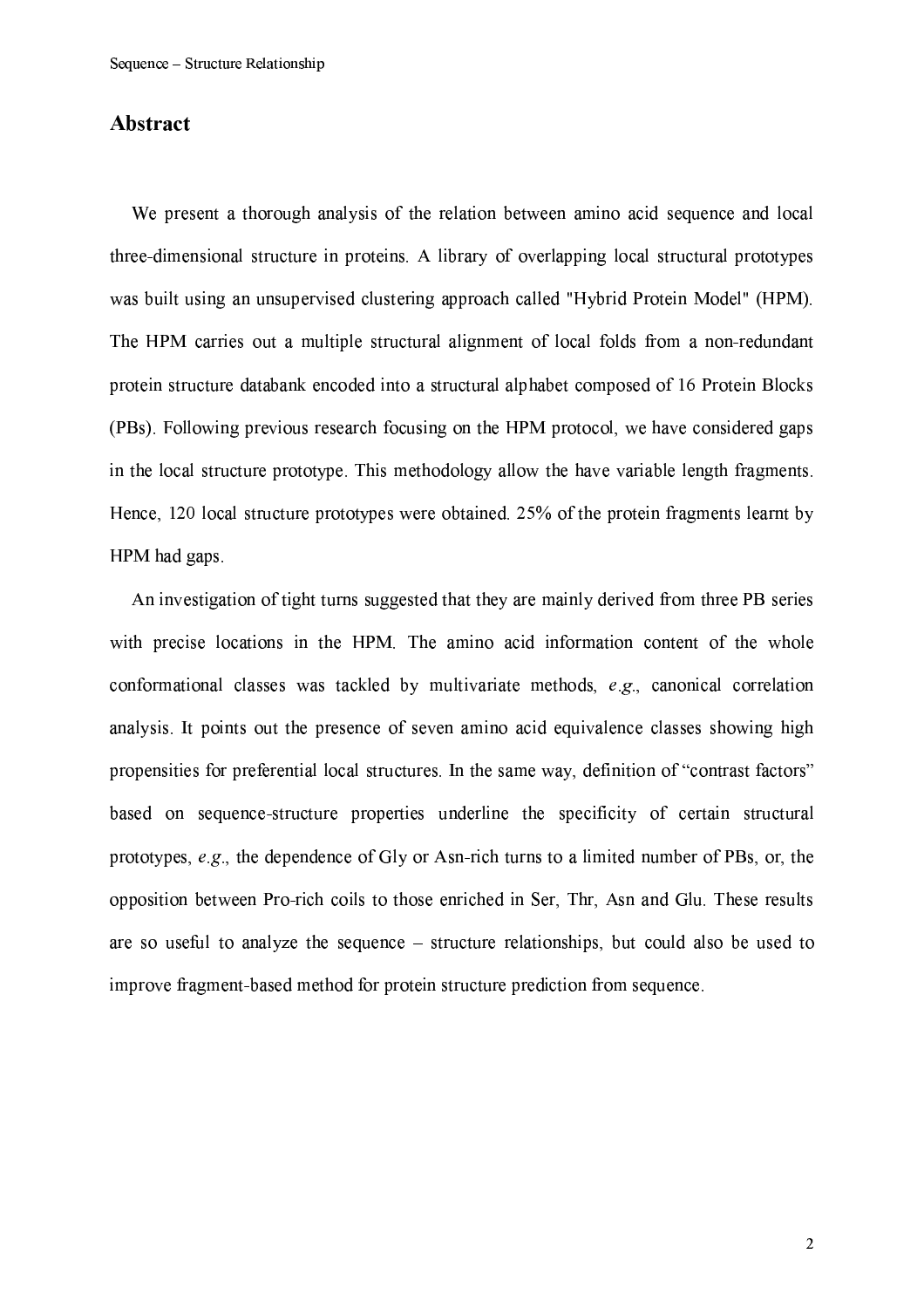# 1. Introduction

Knowledge of protein three-dimensional (3D) structures of contributes to understand their biological functions (Baker and Sali, 2001). Predicting protein structures from amino acid sequences constitutes a major scientific challenge when both X-ray crystallography and nuclear magnetic resonance analysis are difficult to undertake. Prediction methods are based on the fact that the amino acid sequence of a protein specifies its 3D structure. Different approaches are currently used to predict global protein structures: (i) comparative modeling is carried out when the target sequence shares a good sequence similarity with proteins of known 3D structures (Sali and Blundell, 1993), (ii) threading approach is used when the template structure is hard to find due to a low sequence similarity. It searches for the best compatibility between the target sequence and known protein folds (Xu et al., 2001), (iii)  $ab$ initio methods are attempted for proteins without enough sequence similarity to any protein whose structure is available while *de novo* methods combine them all (Bonneau et al., 2002).

To circumvent the complex problems of global protein structure prediction, several research groups have focused on local structure prediction. To this end, they have developed fragment-based approaches (Bystroff and Baker, 1998; Haspel et al., 2003). These approaches rely on the hypothesis that the protein folding can be represented as a hierarchical process, which initiates locally (Lesk and Rose, 1981). This hierarchical concept implies that protein local structural information is largely contained in local amino acid sequences, independent on long-range interactions. Then, the global structure can be modeled by combination of local fragments with different refinements (Inbar et al., 2003).

Classical secondary structure description leaves 45% of protein structure not described.  $i.e.,$  coil regions. In an attempt to describe the local structural characteristics in a more accurate and comprehensive way, many research groups have designed local structural alphabets, e.g., (Sander et al., 2006; Unger et al., 1989). They correspond to sets of structural

3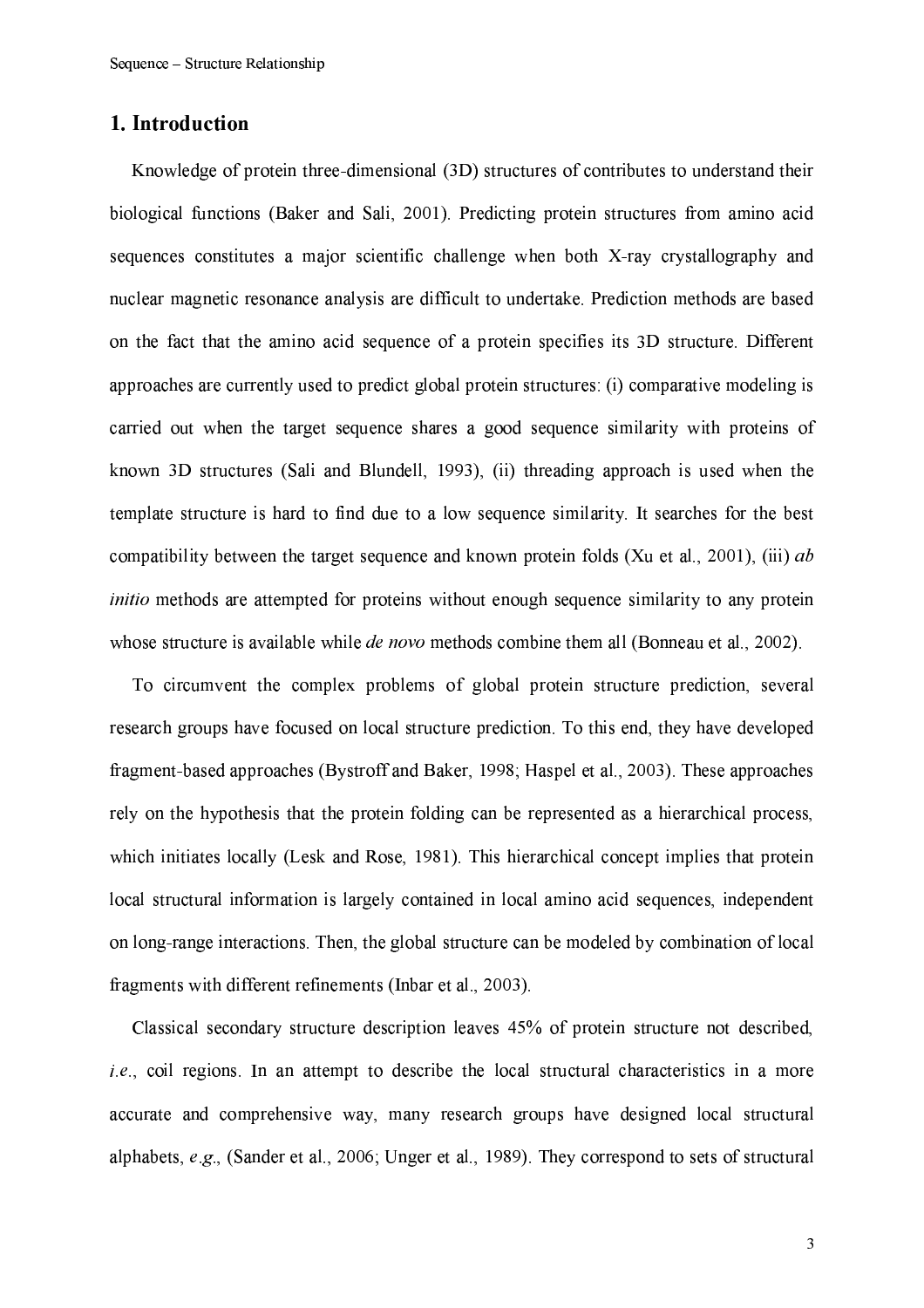prototypes able to approximate protein 3D structures (Offmann et al., 2007).

We have developed a such structural alphabet (de Brevern, 2005; de Brevern et al., 2000); it reduces the protein 3D complexity into one-dimensional string of characters. Based on this description, the local structure descriptions was extended to longer fragments, using an unsupervised clustering method called "Hybrid Protein Model" (HPM, (de Brevern and Hazout, 2001; de Brevern and Hazout, 2003)). The HPM topology is a neural network represented by a ring of neurons. Each neuron corresponds to a conformational class of the library grouping structurally similar fragments defined by our structural alphabet. The HPM procedure builds structurally dependent consecutive classes because the successive neurons of the ring share common overlapping information. The HPM shares with Self-Organizing Maps (Kohonen, 2001) the concept of self-organization to carry out the classification of the data. But for the HPM, the information diffusion is implicitly operated thanks to the overlapping between the consecutive neurons. The HPM represents a "structural profile" (Gribskov et al., 1987), resulting from the multiple local alignment of the PB encoded structural fragments. Related approaches are summarized in (Gonzalez-Diaz et al., 2008), and examples can be found in (Gonzalez-Diaz et al., 2007; Munteanu et al., 2008).

In the present study, we have defined a new HPM by allowing gaps in the protein structural fragments during the training. This procedure yields to increase the library specificity in terms of sequence-structure relationship. In addition, we carried out a characterization of the most frequent secondary structures found in the loops, i.e., the tight turns, in terms of location in the HPM and PB signatures.

In the second step, we extracted information on protein sequence – structure relationship from the library of conformational classes. Different analyses were performed by using multivariate methods such as hierarchical clustering and canonical correlation analysis (Hotelling, 1936): (i) to identify of sequence preferences for each structural class. (ii) to

 $\overline{4}$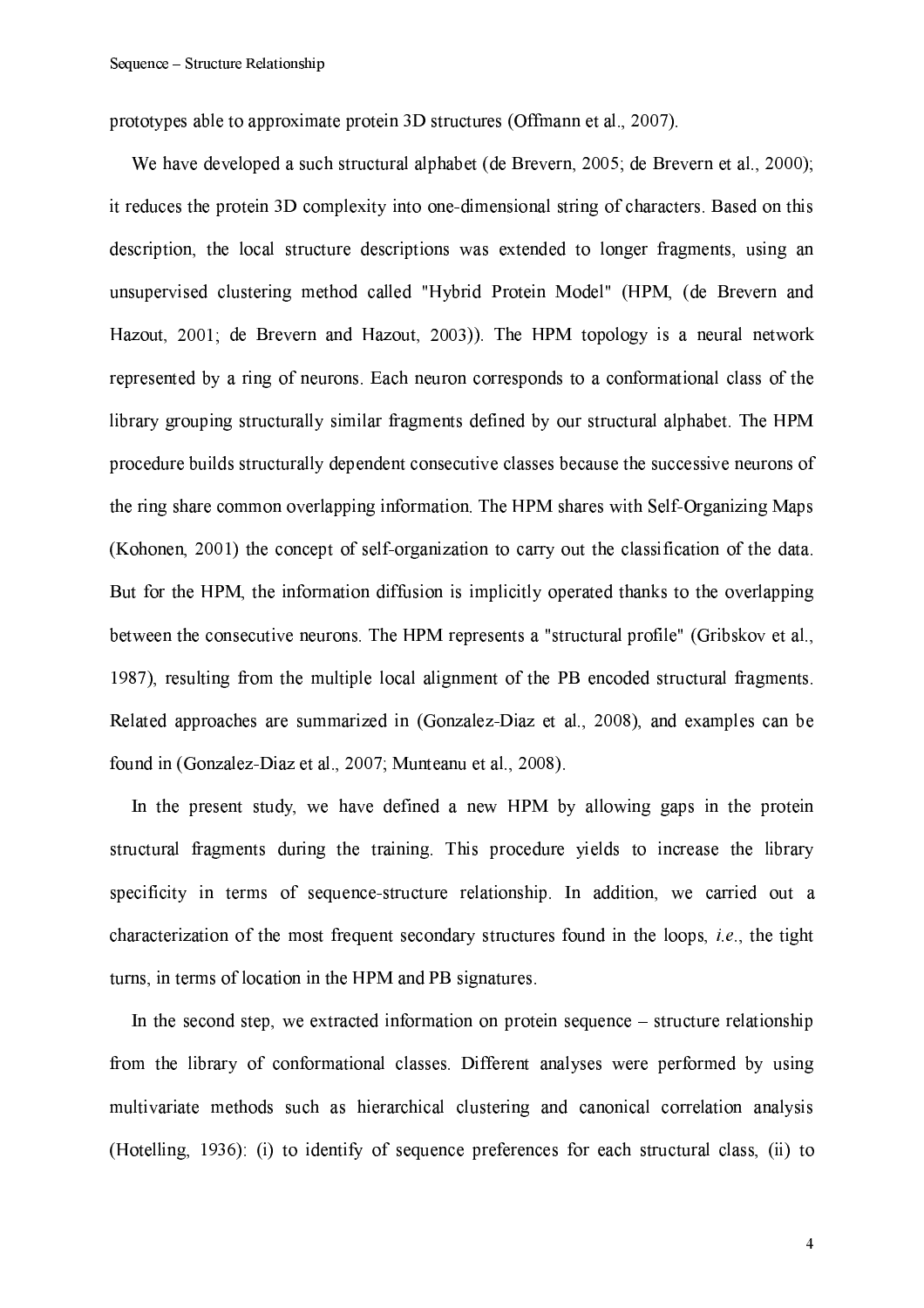determine amino acid equivalence classes, so highlighting the global sequence  $-$  structure dependence and, (iii) to extract "contrast factors" opposing certain structural prototype subsets according to their sequence – local structure dependence.

## 2. Materials and Methods

#### 2.1- Non-redundant databanks of 3D protein structures

Two databanks were used in our study, set  $I$  including 675 non-redundant protein structures extracted from the Protein Data Bank (Berman et al., 2000), and set 2, a recent set, including 1143 non-redundant protein structures. These structures, selected from the PDB-REPRDB database (Noguchi and Akiyama, 2003), had 2 Å or better resolution. They presented less than 30% of sequence identity and a minimal root mean square deviation (rmsd) of 10 Å after pairwise superimposition. Each structure of the databanks was encoded into our structural alphabet. This latter is composed of a set of 16 structural prototypes called Protein Blocks (PBs, see Figure 1) able to approximate locally protein 3D structures. The 16 PBs can approximate locally the protein backbone with a high precision (rmsd < 0.42 Å) (de Brevern, 2005). They are labeled by letters from  $a$  to  $p$ . Each PB of 5 consecutive residues is defined by 8 dihedral angles ( $\phi$  and  $\psi$ ). Hence, protein 3D structures are encoded in a string of characters  $(i.e., the PBs)$ , the coding principle being based on root mean square deviation on angular values (Schuchhardt et al., 1996). Each protein 3D structure of the non-redundant databank, a string of PBs, was cut into overlapping fragments of  $L$  successive PBs. In our study,  $L = 2w+1$ , with  $w = 3$ , *i.e.*, fragments of 7 PBs. A fragment of L+4 amino acids is associated to each structural fragment and is defined from -w-2 to +w+2 (in our study,  $L+4$  =  $11$ ).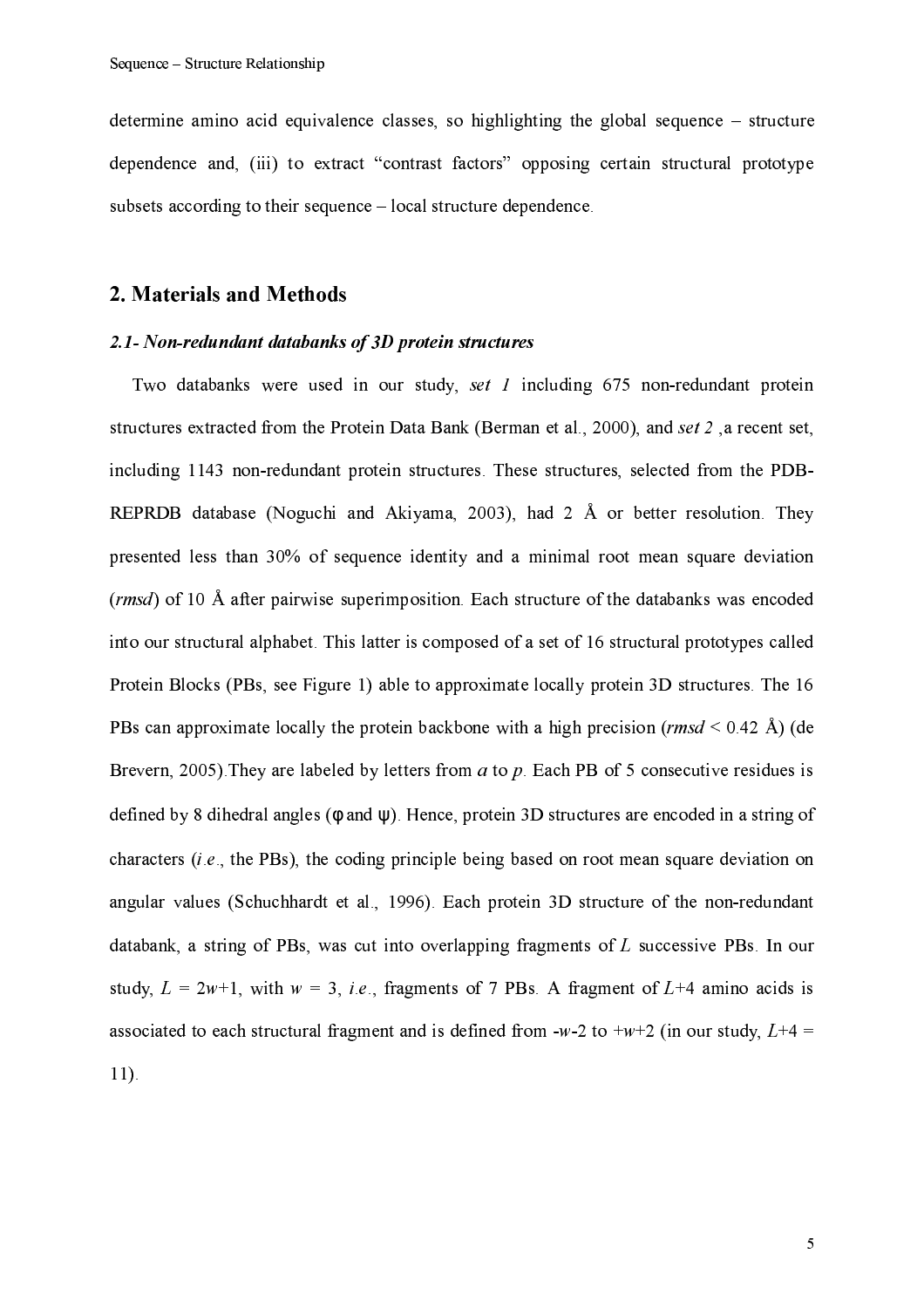## 2.2- A strategy for building a library of structural prototypes: "Hybrid Protein Model"

The "Hybrid Protein Model" (HPM) is an unsupervised clustering method. It performs the compression of the structural information by establishing a library of overlapping structural prototypes (de Brevern and Hazout, 2000). The library of structural motifs is established during a training phase. The training was carried out with three quarters of the set  $I(105,340)$ fragments). The validation step was performed on the left quarter of set  $I$  (34,163 fragments) and its stability was confirmed with set  $2(277,618$  fragments).

#### 2.2.1- Training of the Hybrid Protein Model

The principle of the training is described in Figure 2. The HPM is a ring of neurons, i.e., a closed linear neural network with connected extremities (Fig. 2a). The HPM can be considered as a probabilistic protein composed of  $N$  sites. Each site  $s$  is defined by a law of probability  $F_{\rm g}(PB)$ , corresponding to the distribution of the B PBs composing the structural alphabet (in our study,  $B = 16$ ). The HPM corresponds to a matrix of dimension N x B (Fig. 2b). A structural class, *i.e.*, a neuron clusters fragments sharing similar local structure. It is defined by L successive laws of probability (in our study,  $L = 7$ ). Two successive structural classes are overlapping since they share  $(L-1)$  sites. Thus, the successive neurons are dependent and share common information. The training includes two distinct steps: an identification phase and a local enrichment phase.

(i) The identification phase: Each structural fragment of  $L$  successive PBs is taken randomly in the training set. The most similar pattern present in the HPM is searched (Fig. 2c). This score is a logarithm of likelihood ratio, and, measures the adequacy of a structural fragment with a given neuron (*i.e.*, L successive laws of probability). The expression of the score  $Sc(s)$ at a given HPM site  $s$  (s varying from 1 to N) is: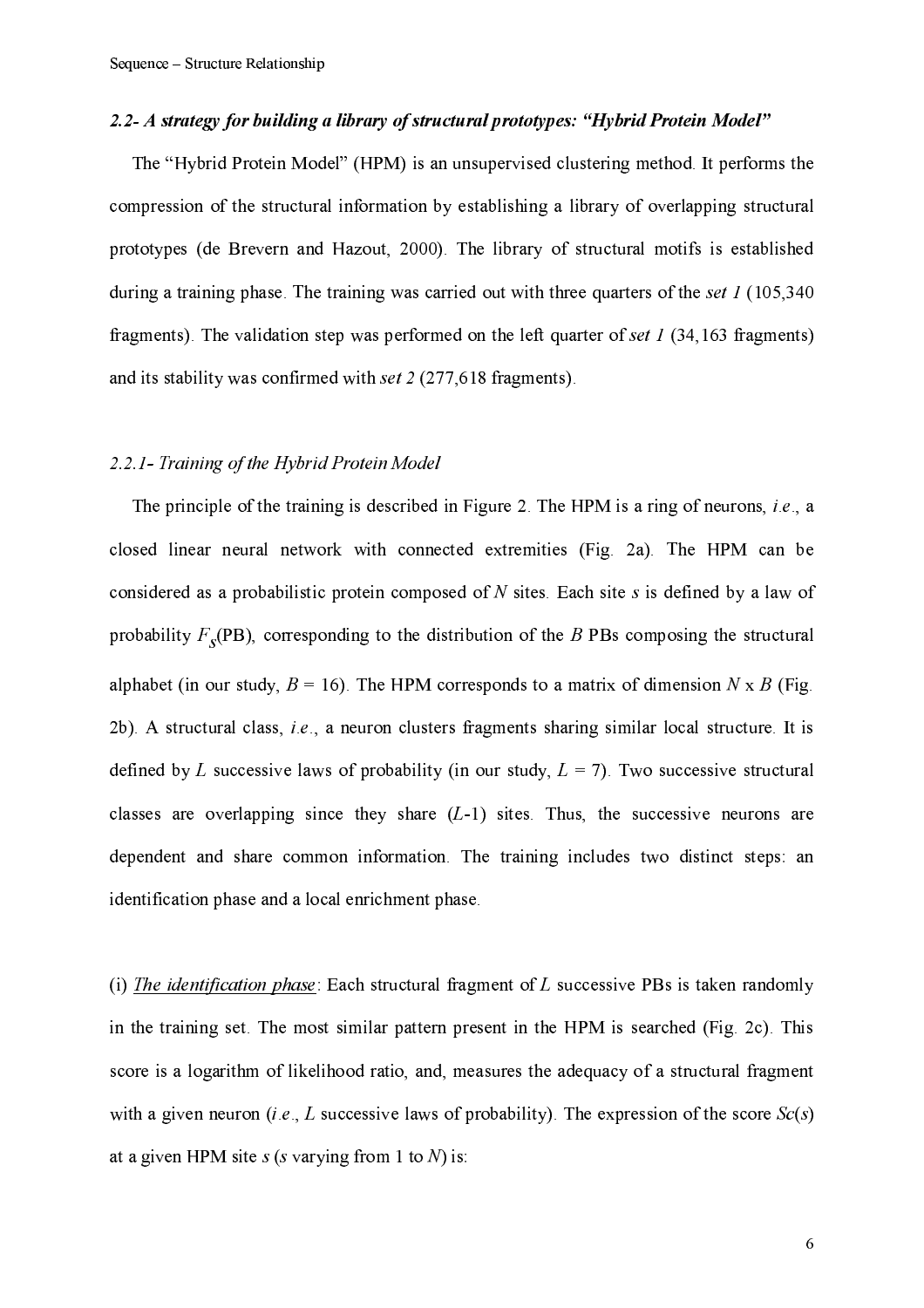$$
Sc(s) = \sum_{x=-w}^{x=+w} \ln \left[ \frac{F_{s+}x(PB_x)}{F_R(PB_x)} \right]
$$
 (1)

 $PB_{x}$  corresponds to the Protein Block located in position X in the structural fragment, X varying from -w to +w.  $F_{s+X}(PB_s)$  is the frequency of  $PB_x$  in position (s+X) in the HPM.  $F_R(PB_x)$  is the reference frequency of  $PB_x$ , *i.e.*, its observed frequency in the databank. The identification phase consists in selecting the position  $s_{\text{opt}}$ , the position with the maximum score  $S_{\text{max}} = \arg \max [S_C(s)]$ . No other position has a better adequacy for the presented fragment.

(ii) *The local enrichment phase*: This phase consists in slightly modifying the PB distributions of the structural class corresponding to the site  $s_{\text{opt}}$  in order to increase the likeness between the PBs distribution of site  $s_{opt}$  and the presented fragment (Fig. 1d). The enrichment procedure is applied to the L PB distributions for the sites from  $(s_{opt} - w)$  to  $(s_{opt} + w)$ . It is carried out as follows:

$$
F_{\text{sopt}+x}(PB) \leftarrow \frac{F_{\text{sopt}+x}(PB) + \alpha}{1 + \alpha} \quad \text{if } PB = PB_x
$$
\n
$$
F_{\text{sopt}+x}(PB) \leftarrow \frac{F_{\text{sopt}+x}(PB)}{1 + \alpha} \quad \text{elsewhere (the 15 other PBs)}.
$$
\n(2)

at position  $(s_{opt}+x)$ , x varying from -w to +w. The symbol  $\leftarrow$  specifies "is changed into". These equations allow one to increase the frequencies of the fragment protein block  $PB<sub>x</sub>$  in the sites of the HPM located from  $s_{opt}$  w to  $s_{opt}$  +w, and to reduce the frequencies of the other PBs (a fortiori not observed). Moreover, this transformation ensures to keep the frequency values within the range  $[0, +1]$  and the sum of frequencies equal to 1.

The parameter  $\alpha$  is the training coefficient. Initially fixed at a value  $\alpha_0$  (e.g. 0.20), it decreases during the training according to the following equation: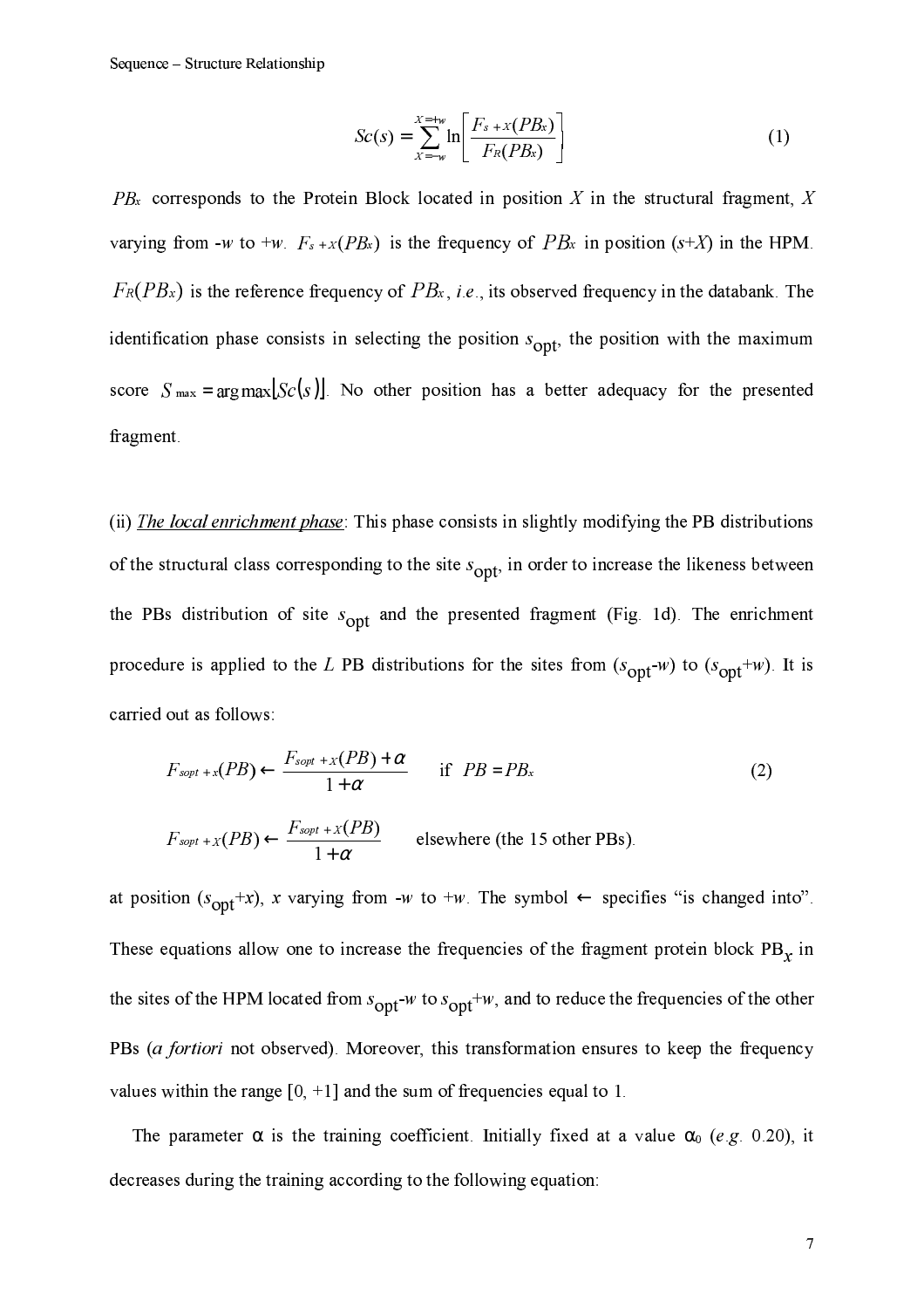$$
\alpha = \frac{\alpha_0}{1 + t/T} \tag{3}
$$

where  $t$  denotes the number of fragments already presented to the HPM and  $T$  the total number of fragments in the training databank. As the training is iterative, several cycles are necessary to obtain a stabilization of the PB distribution laws. Different parameters implicated in the quality of the training are developed in supplementary data 1.

## 2.2.2- Improvements of the HPM training

Gaps were introduced into strings of PB sequences describing structural fragments. This strategy leads to the definition of a multiple structural alignment with gaps. So, it permits to take into account variable length fragment instead of only fixed length  $(L)$ . The rules added in the training are expressed as: (i) gaps are introduced at one position of the structural fragment. and their length can vary from 1 to 5, and (ii) a cutoff  $G$  is fixed to select only the significant gaps. The gap is considered to be significant when the optimal score of the fragment with gap is  $G$  (=4) times higher than the maximal score obtained for the fragment without gap. To check the relevance of the introduction of gaps in the structural fragments, we assessed the variations of the PB and sequence information contents between the Hybrid Protein Models built with or without gaps. To insure a continuity of the successive local prototypes, and also diminish the influence of weakly represented structural fragments, dedicated parameters have been also optimized (see supplementary data 2).

#### 2.3- Characterization of the Hybrid Protein Model in terms of local structure

The PBs specificity at each HPM site s was quantified by an entropy-derived measure Neq. *i.e.*, "equivalent number of PBs". Its expression is the exponential of Shannon entropy  $H(s)$ (Shannon, 1948).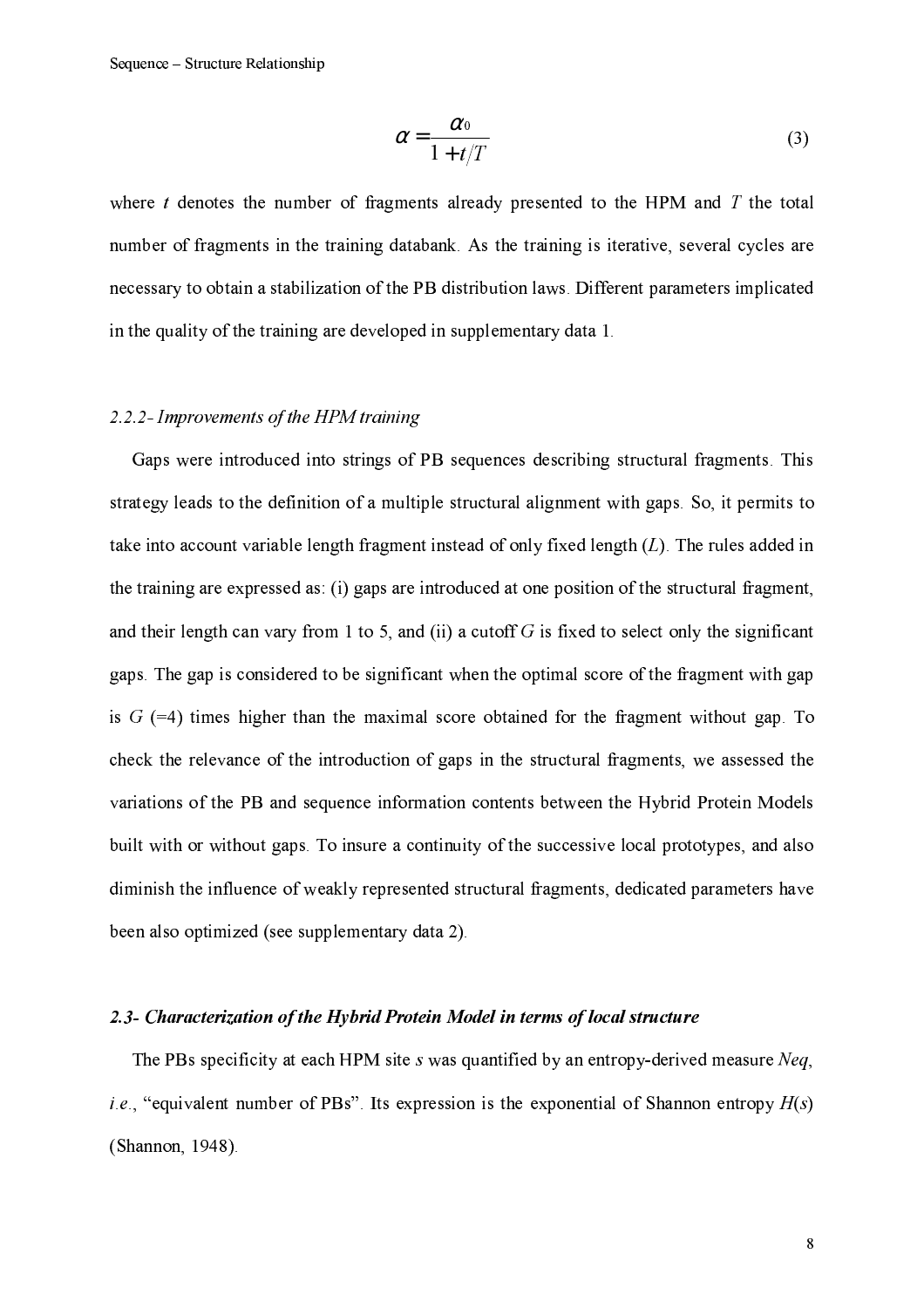$$
Neq(s) = exp[H(s)]
$$
 with  $H(s) = -\sum_{x=1}^{x=B} F_s(x) \cdot \ln F_s(x)$  (4)

where  $F_s(x)$  denotes the frequency of the Protein Block x located in position s of the HPM  $(B=16$  for our structural alphabet). The *Neq* value measures the average number of of PBs per site. It varies between 1 PB (i.e., only one PB is observed) and 16 PBs (i.e., the 16 PBs are evenly distributed). Therefore, a low *Neq* value means a highly determined site.

### 2.4- Global analysis of the sequence-structure relationship

#### 2.4.1- Amino acid propensities along the HPM sites

We analyzed the distribution of the amino acids located in the central position of the fragments to point out amino acid propensities along the HPM sites. We computed an amino acid occurrence matrix of dimension  $N \times 20$  (with  $N = 120$ ), which gives for each structural class the amino acid distribution of the central residue. These occurrences were then normalized into Z-scores as follows:

$$
Z_s(j) = \frac{n_s(j) - f_R(j).N_s}{\sqrt{f_R(j).N_s}}
$$
\n(5)

For an amino acid j in HPM position s,  $n<sub>s</sub>(j)$  denotes its observed occurrence,  $f<sub>R</sub>(j)$  its reference frequency (*i.e.*, the frequency observed in the databank), and  $N_s$  the number of fragments associated to the site s. Thus, the term  $f_R(j)$ . N<sub>s</sub> corresponds to the expected occurrence of the amino acid  $j$  at the site  $s$ . To measure the sequence informativity of a HPM site s, we determined which amino acids were over- and under-represented. A threshold was fixed at 2.57 (absolute value for a risk of  $1\%$ ). Thus, Z-scores greater than 2.57 (respectively lower than  $-2.57$ ) correspond to amino acid over-represented (respectively underrepresented). Implicitly, we assume that the number of occurrences follows a Poissonian law that can be approximated by a normal distribution.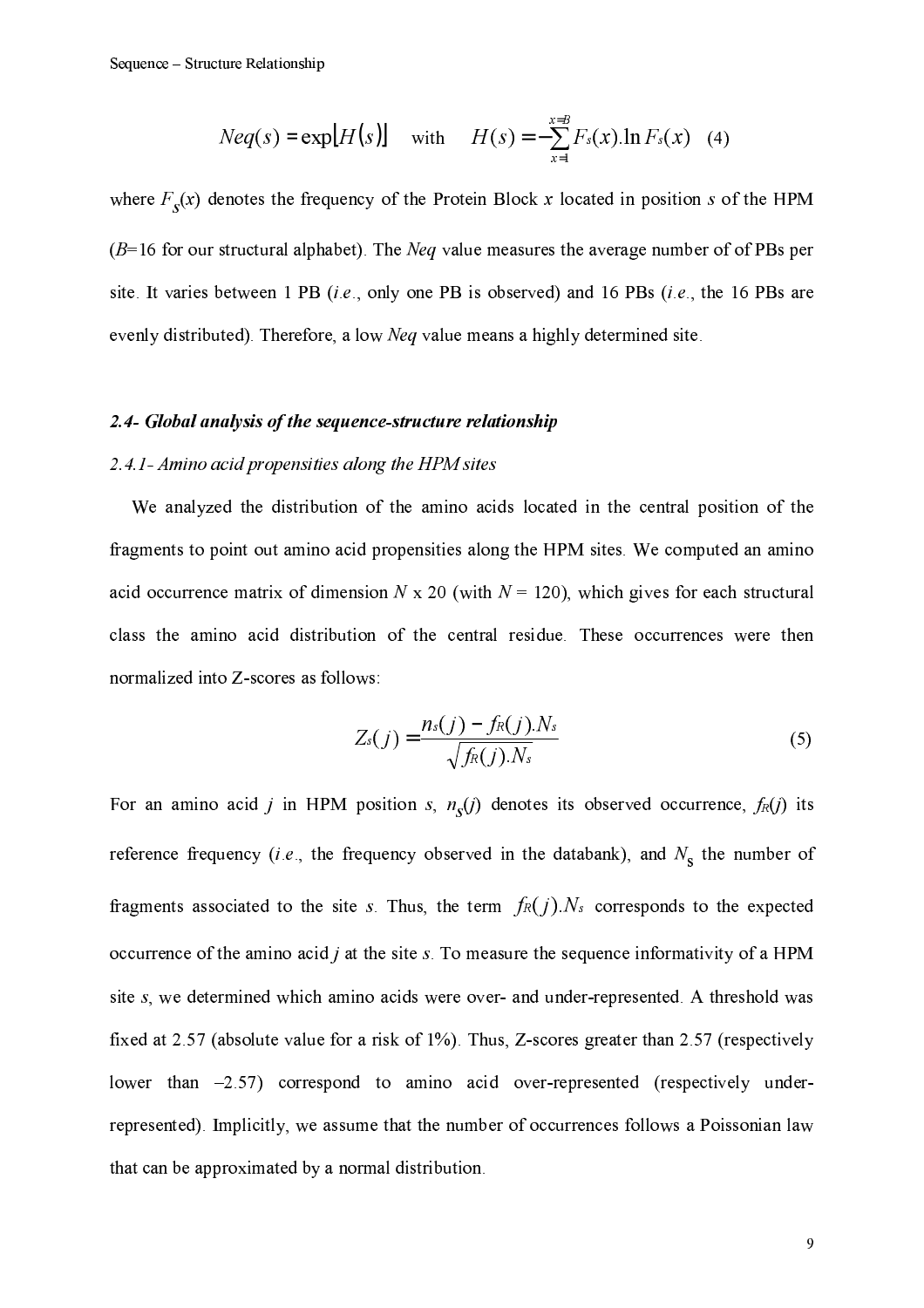#### 2.4.1-Amino acid informativity along the HPM sites:

The Kullback-Leibler asymmetric divergence measure (KLd), or relative entropy, makes it possible to analyze the amino acid informativity of the central residue in each structural class (Kullback and Leibler, 1951). The  $K L d$  values were computed along the N sites:

$$
KLd(s) = \sum_{j=1}^{j=20} f_s(j) \cdot \ln\left[\frac{f_s(j)}{f_R(j)}\right]
$$
(6)

 $f_s(j)$  denotes the frequency of the amino acid j for a given HPM site s, and  $f_R(j)$  is the reference frequency of the amino acid  $j$  in the databank. The relative entropy  $K L d(s)$  measures the divergence between the amino acid distributions  $f_s$  and  $f_R$ . The higher the relative entropy is, the more informative the site is, in terms of amino acid.

#### 2.5- Extraction of sequence - structure dependencies common to prototype subsets

The purpose of canonical correlation is to extract series of pairs of correlated factors (i.e., linear combination of variables) between two sets of variables. A linear combination of a set of original variables is called a canonical variable. The objective of the analysis is to find (if it exists) the relationship between distribution of amino acid and prototypes. In our study, the variable sets are those describing on the one hand, the local structure (Z-scores of the 16 PBs:  $Z'_{s}(b)$  and on the other hand, the amino acid sequence (Z-scores of the 20 amino acids:  $Z_{s}(a)$ ) associated to the N structural classes of the HPM. The canonical correlation analysis aims at finding the maximal correlation between a linear combination of the first set of variables and a linear combination of the second set of variables. The canonical scores are the values of the two canonical variables for a given HPM site s.

$$
F_k(s) = \sum_{a=1}^{a=20} \alpha_k(a).Z_s(a) \quad \text{and} \quad G_k(s) = \sum_{b=1}^{b=16} \beta_k(b).Z'_{s}(b) \qquad (7)
$$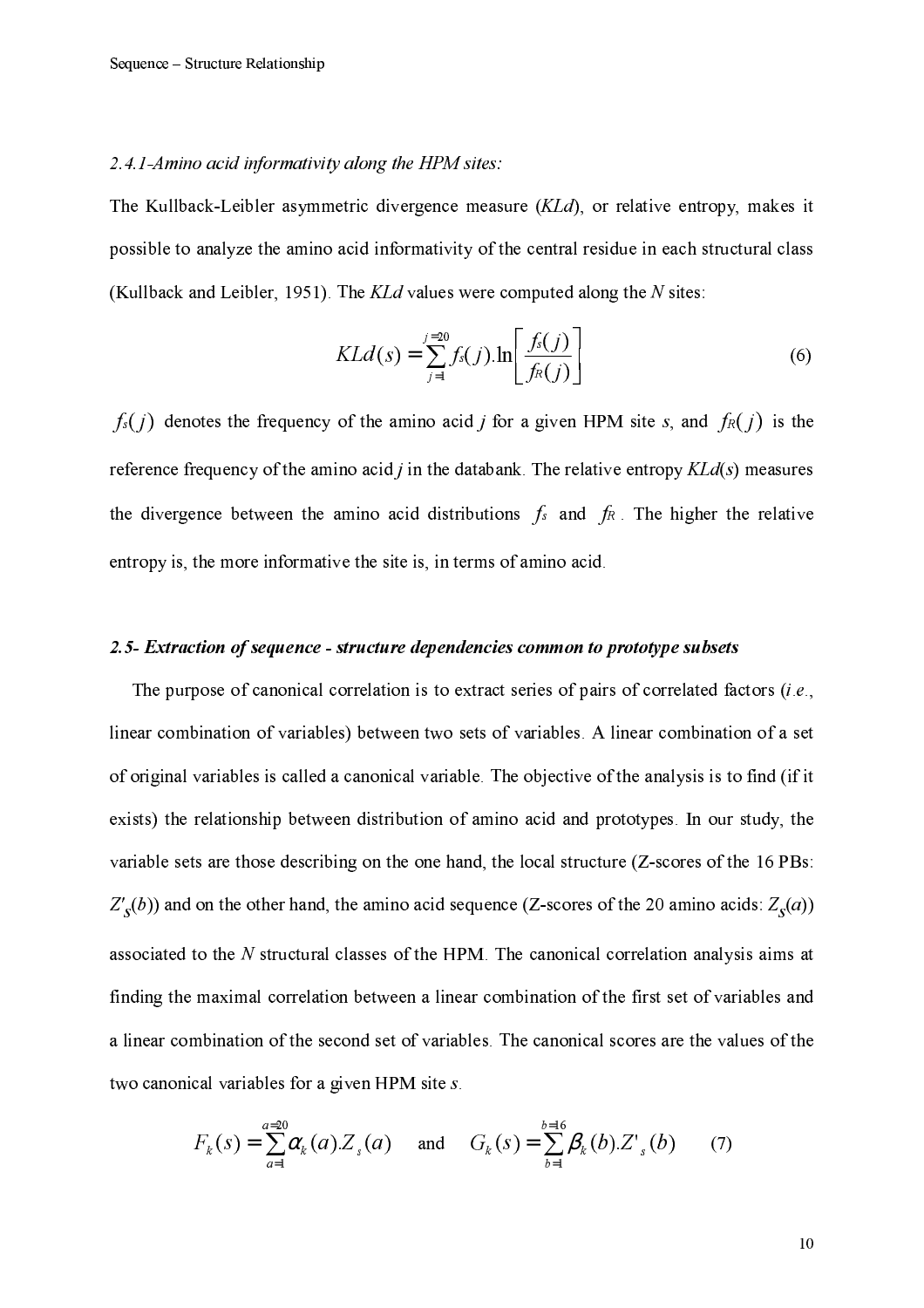where  $F_k(s)$  and  $G_k(s)$  correspond to the k-th pair of correlated linear combinations in the site s for the amino acids and the PB series, respectively.

In the canonical correlation analysis, the coefficients  $\alpha_k(a)$  and  $\beta_k(b)$  are determined by setting a maximal correlation between  $F_k$  and  $G_k$  and an independence with the factors previously defined (a rank less than k). The correlation between  $F_k(s)$  and  $G_k(s)$  is the k-th canonical correlation, *i.e.*, $R_k = \text{corr}(F_k, G_k)$ . The percent of explained variance is given by the value of the canonical correlation squared,  $R_k^2$ .

A canonical factor loading is the correlation of a canonical variable with an original variable, i.e., corr( $F_k(s)$ ,  $Z_s(a)$ ) or corr( $G_k(s)$ ,  $Z_s(b)$ ). We computed the canonical factor loadings in order to interpret the meaning of the canonical variables relative to the original variables. For each structural classes, the loadings specify the significance of each PB and each amino acid kind. They are significant if they are greater than an empirical cutoff fixed at 0.3. We computed also the canonical communality coefficient which corresponds to the sum of the squared canonical factor loadings for a given variable. It measures how much of a given original variable's variance is reproducible from the canonical variables. The maximum number of canonical correlations between two sets of variables is limited to the number of variables for the smallest set, *i.e.*, 16 here. R package was used (Ihaka and Gentleman, 1996).

# 3. Results

#### 3.1- Library of overlapping structural motifs

The library characterized by the final HPM is composed of 120 overlapping structural classes. Each class includes fragments sharing similar local structures encoded into PBs (fragments of 7 successive PBs corresponding to 11 amino acids). These classes are representative of the protein local folds observed in the databank. 94.2% of the fragments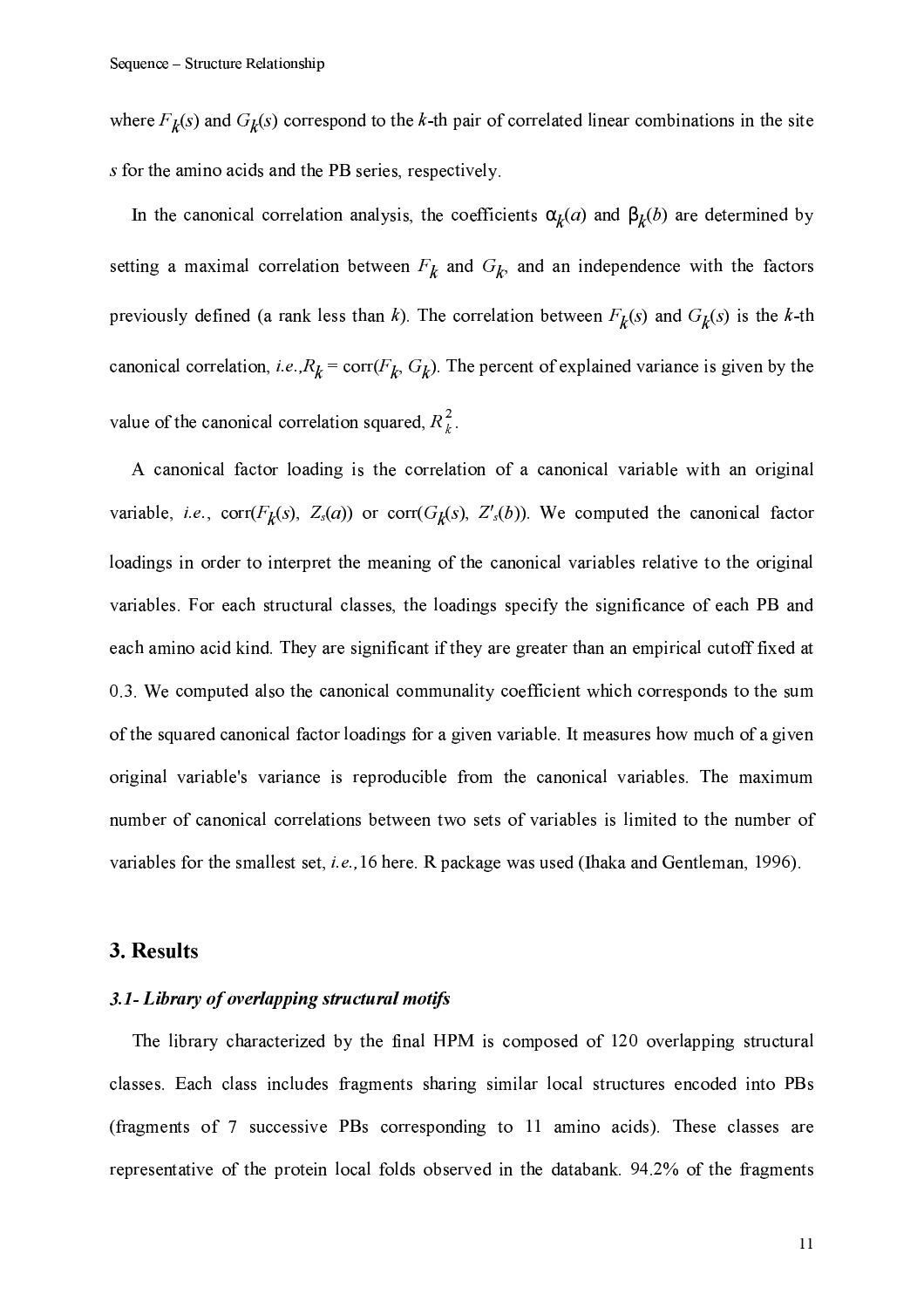from the training set were involved in the HPM training, *i.e.*, 99,214 structural fragments. The remaining was discarded due to their low log odds scores (see supplementary data 2). They represent the less frequent series of PBs.

Analysis of the final HPM enables to locate regions of regular secondary structure and their preferential transitions. Figure 3a shows the matrix of PB distributions with gray levels proportional to PB frequencies. The Hybrid Protein Model described here allows the characterization of structural prototypes representative of the local protein fragments observed in the databank. Each structural class of the library is composed of structurally similar fragments. So each class can be represented by the protein fragment structure, defined as structural prototype, the closest to the average local fold. Figure 4 (and supplementary data 3) shows one third of the structural prototypes of the library (Humphrey et al., 1996). The overlap insures a structural continuity rate between the successive structural classes, it reaches 70%. Moreover, the *rmsd* values computed along the HPM for each prototype indicate a high structural stability. The average  $\textit{rmsd}$  value of 1.94 Å is rather small for fragments of 11 amino acids. The clusters obtained are globally homogeneous since the *rmsd* values vary within the range  $[0.38\text{\AA}]$ ,  $3.31\text{\AA}$ . The lowest value is obtained for the site #26 associated to a long  $\alpha$ -helix and the maximal value for the site #52 corresponding to a region weakly structured.

The analysis of the HPM according to the three states secondary structure assigned by STRIDE (Frishman and Argos, 1995), shows that the PBs  $m$  and  $d$  approximate with accuracy  $\alpha$ -helices and  $\beta$ -strands respectively, and that the variability of the coil state is globally taken into account by the other PBs. Three types of  $\alpha$ -helix characterized by series of PB m and variable in length (from 4 to 9 PBs) are distinguishable. They are located in the regions [21-29], [41-45], [67-70] and are labeled  $\alpha$ 1,  $\alpha$ 2 and  $\alpha$ 3, respectively. Different types of B-strand (from 3 to 7 PBs long) characterized by series of PB  $d$  are distinguishable with a strong PB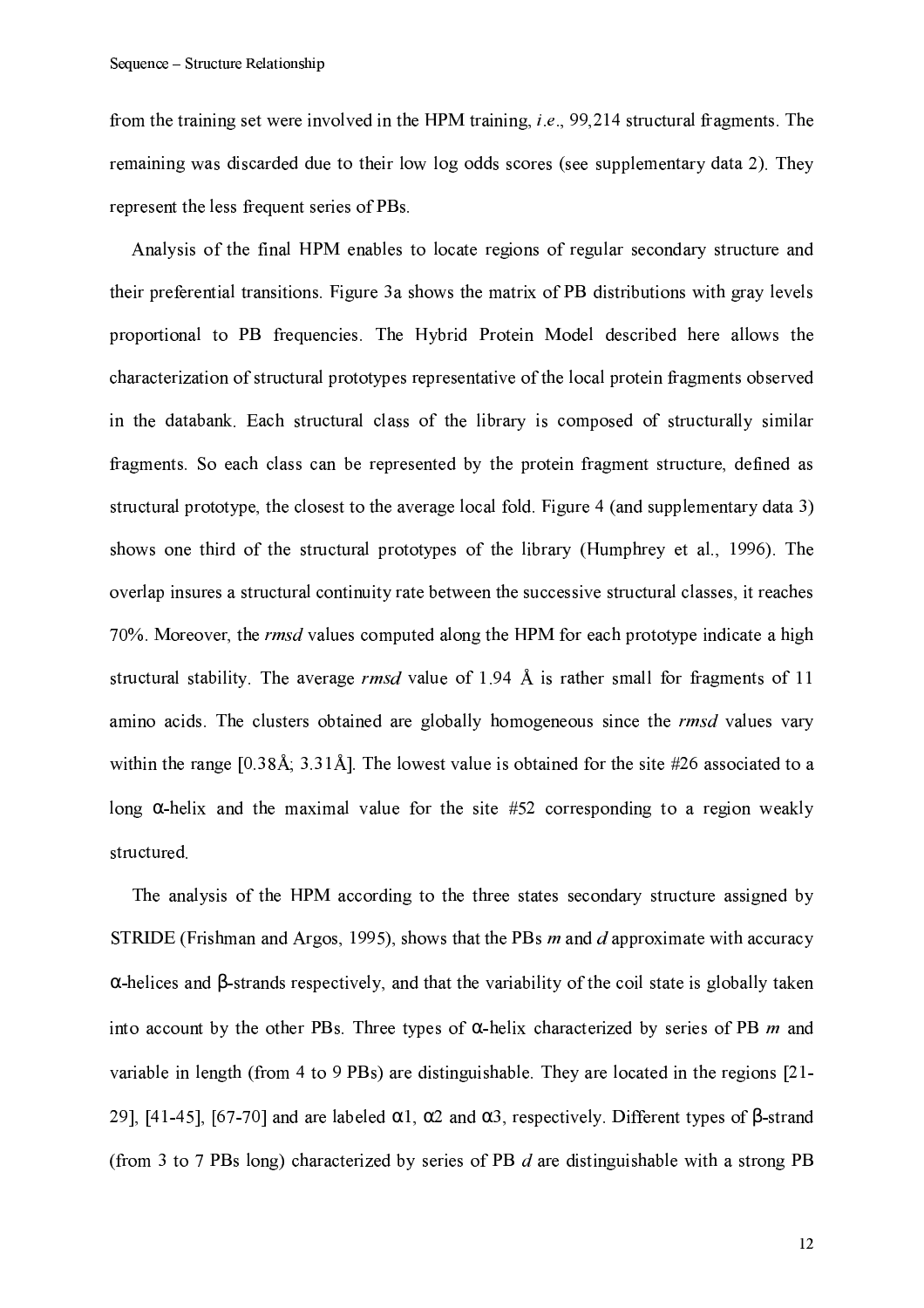signature. Some of the  $\beta$ -strands are well delimited, *i.e.*, those located in the regions [7-13], [35-37], [94-100], while others are located in fuzzier regions, e.g., [58-61], [80-82], [107-109] and [116-117]. The different  $\beta$ -strands are labeled from  $\beta$ 1 to  $\beta$ 7 along the HPM. The introduction of PB  $c$  in series of PB  $d$  leads to distorted  $\beta$ -strands. Preferential transitions between these regular structural regions are observed. As an illustration, the PB series fkl (region [37-40]) defines a transition between a  $\beta$ -strand and an  $\alpha$ -helix, the PB series *nopa* (sites [29-33]) characterizes a loop linking an  $\alpha$ -helix to a  $\beta$ -strand, and the series *ehia* (sites [102-105]) a transition between two  $\beta$ -strands. Some regions of the HPM are fuzzier, e.g., [47-56], [89-92], [111-120]. They correspond to what is generally considered as coil regions.

### 3.2- Introducing gaps improves the structural prototype library

Figure 3b shows the number of fragments associated to the different HPM structural classes. The structural fragments are evenly distributed along the HPM except for regular secondary structure regions (black bars in Fig. 3b). The  $\alpha$ -helix region extending between sites 21 and 29 contains a high number of structural fragments mainly centered at site #24 (13,790 fragments). The lowest numbers of fragments are associated to coil regions, with site the least populated (86 fragments) for the site  $#16$ . Moreover, the values of the adequacy scores, measuring the divergence between the probability of observing a given fragment in a HPM region, and, the probability of observing this fragment in the databank, are quite significant. They thus testify of the quality of the training, and a fortiori certify the correct representativeness of our prototype library.

To analyze the relevance of introducing gaps in some structural fragments, we compared this HPM with an HPM for which the training was carried out without introduction of gaps  $(103, 542$  fragments, *i.e.*, 98.3% of set 1 was used).

The entropy-derived diversity measure *Neg* (Etchebest et al., 2005; Hazout, 2007), *i.e.*, the

13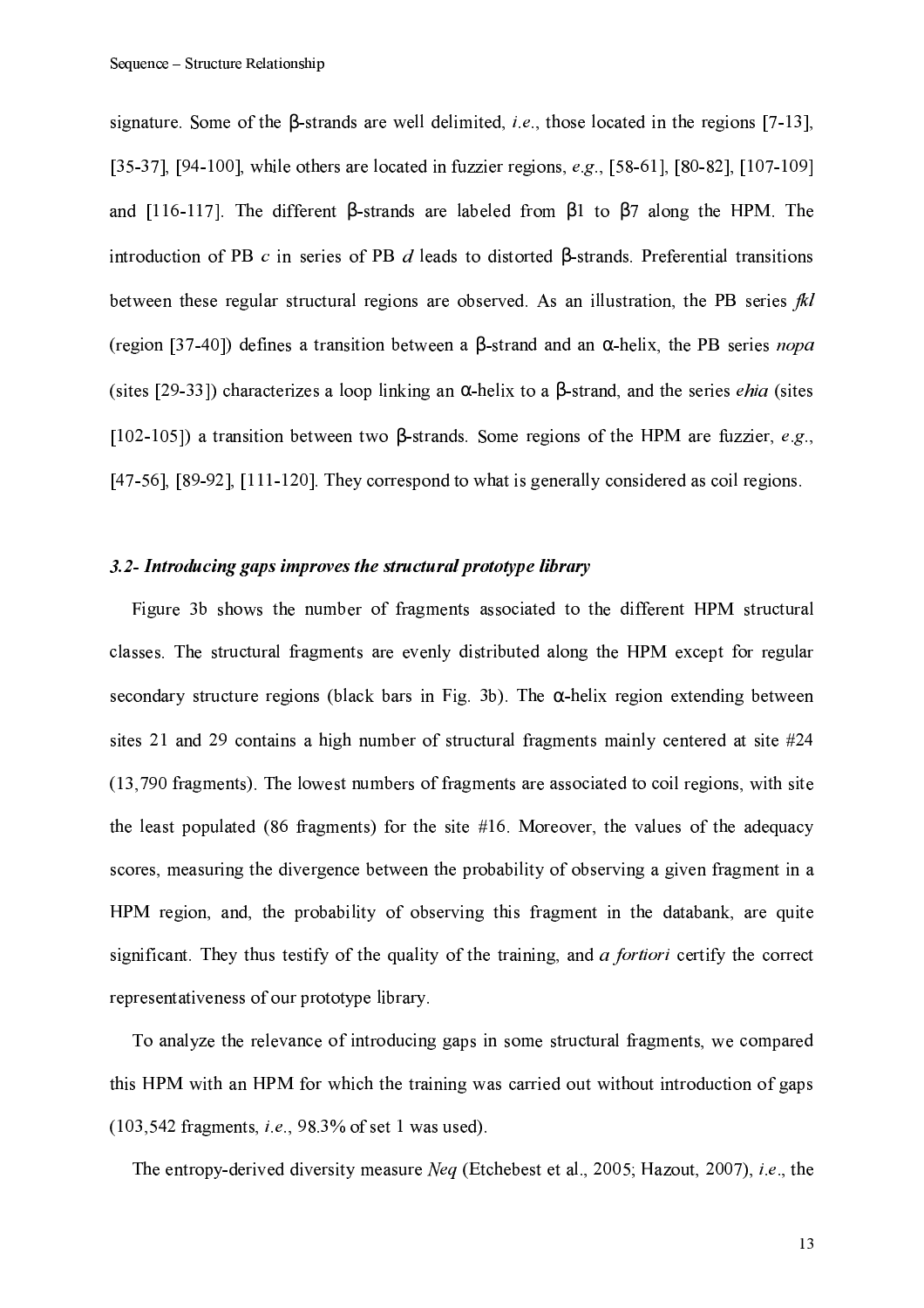equivalent number of PBs, permits to characterize the structural specificity of each HPM site. Figure 3c shows the improvement of this specificity along the HPM sites. The average Neq value for the HPM without gaps is equal to 3.06 compared to 2.19 for the HPM with gaps. The maximal value is strikingly decreased, *i.e.*, 6.6 for the HPM with gaps compared to a value twice higher for the no gap HPM. In some HPM coil regions, the *Neq* gain is high such as the zones [44-54] and [79-89], for which the mean *Neq* value drops from 5.0 to 2.9 and from 4.9 to 2.5, respectively. In the final HPM with gaps,  $90\%$  (respectively 58%) of the sites have a *Neq* value less than 4 (respectively 2) equivalent PBs. These sites highly specific are mainly located in regions of  $\alpha$ -helix and  $\beta$ -strand. The *Neq* values increase for the less determined HPM regions, this is the case of certain coil regions,  $e.g.,$  the maximum value, 6.6, is observed at the site #114.

The introduction of gaps concerned 25% of the fragments used for the training  $(i.e., 24,837)$ fragments, white bars in Fig. 3b). Thus, a quarter of the structural fragments used the possibility to adapt their length. As an illustration, Figure 5 shows fragments with and without gaps associated to the same site #27. The  $\alpha$ -helix region ranging between sites 21 to 29 is essentially characterized at the C-terminal extremity by the PB series nopa. Introducing gaps enables to point out another type of  $\alpha$ -helix C-cap encoded by less frequent PB series *pcc*. In this site, 13.9% of the structural fragments have gaps. Interestingly, a combination of these two different C-caps can lead to a longer loop, e.g., *nopcc*. Hence, long loops may be combinations of short PB series. The proportions of fragments with gaps of length 1, 2, 3, 4 and 5 are  $17.7\%$ ,  $15.3\%$ ,  $16.6\%$ ,  $23.7\%$  and  $26.7\%$ , respectively. The presence of a gap in a fragment can be explained by (i) a short repetitive secondary structures (see Fig. 5), (ii) an extremity of a regular structure less frequent, as previously described, or (iii) a high variable structure. We can distinguish along the HPM regions with less or more gaps (white bars in Fig. 3b). The site  $#24$ , for instance, has only 0.3% of fragments with gaps because they are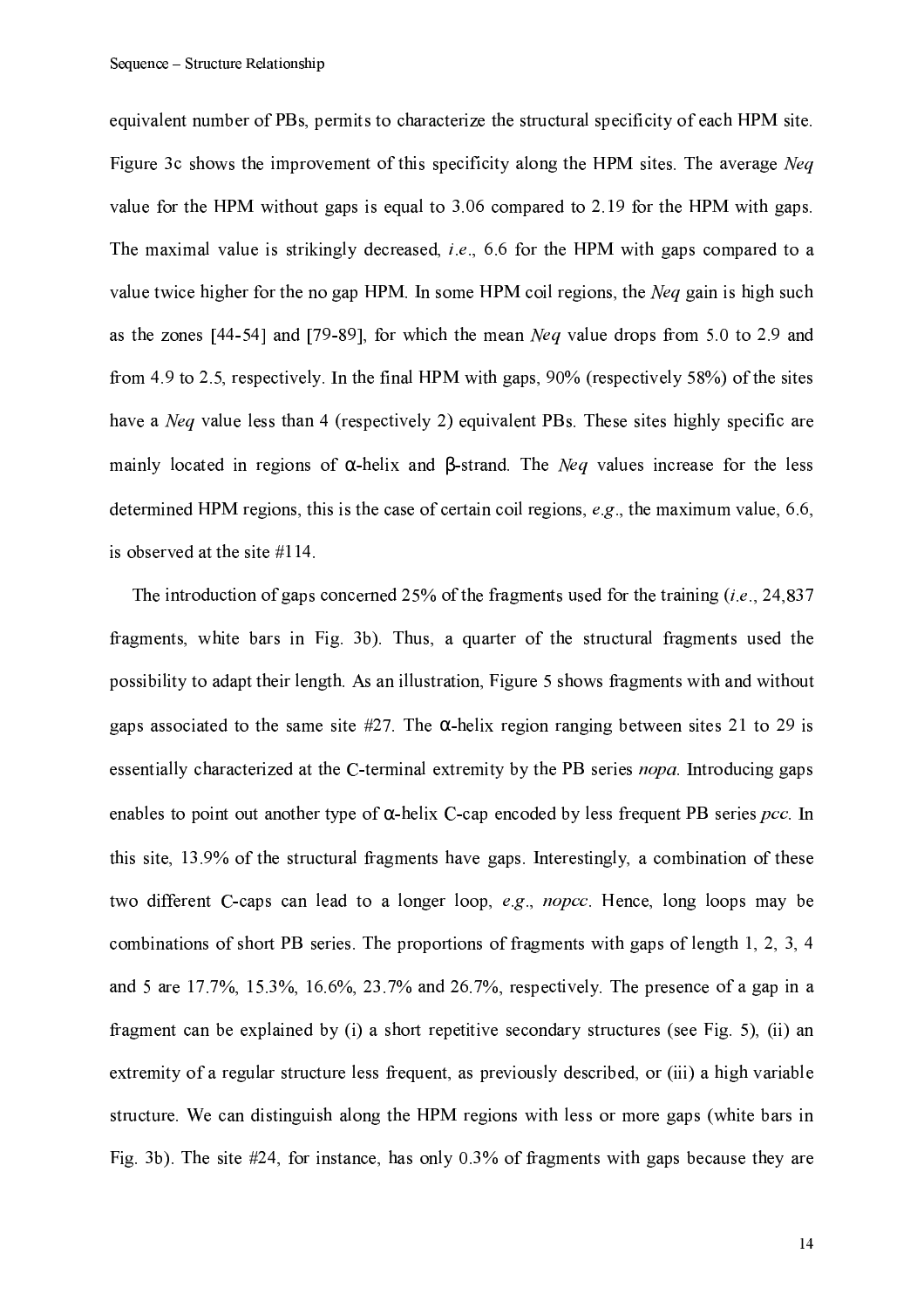included in a long regular  $\alpha$ -helix *(i.e.*, PB series with more than 7 PB *m*), whereas the site #26 have 95.8% of fragments with gaps, as most of them being  $\alpha$ -helices showing a large variation in length but characterized by the same C-cap.

### 3.3. Characterization of specific structural motifs: turns and prototypes

## 3.3.1- Eight major HPM regions corresponding to turns are highlighted

Turns are known to induce a polypeptide chain reversal. We considered that a fragment of  $L = 7$  PBs associated to if this latter was centered in the fragment. We focused our attention on structural prototypes that can be associated to  $\gamma$ -turns,  $\beta$ -turns and  $\alpha$ -turns (Bornot and de Brevern, 2006; Fuchs et al., 2007; Hutchinson and Thornton, 1996; Pavone et al., 1996; Rose et al., 1985). Table I provides the three main locations of the motifs of interest in the HPM. The different turn types are grouped in 8 main zones of the HPM. They are labeled from T1 to T8 with sub-regions specified by letters from  $a$  to  $g$  (see Table I and caption). They correspond to 50 sites of the HPM. These varying in length HPM zones are well defined, with a mean *Neq* value varying within the range [1.2; 5.3]. These turn zones from T1 to T8 correspond to the HPM sites [29-33], [38-41], [45-55], [63-67], [83-91], [101-108], [110-114] and [117-5] (as HPM is closed), respectively. They characterize with gradual specificity transitions between regular secondary structures ( $\alpha$ -helix and  $\beta$ -strand). T3 corresponds to the largest turn zone. It appears from this analysis that only two HPM regions linking regular secondary structures are not associated to turns, *i.e.*, [14-20] and [71-77]. These two regions are poorly populated.

#### 3.3.2- Most of the different turn types have accurate locations in the Hybrid Protein Model

This analysis shows clearly that the turns are globally well delineated in the HPM. For each type of turn, more than 50% are found in only three HPM zones. As an illustration, 49.8% of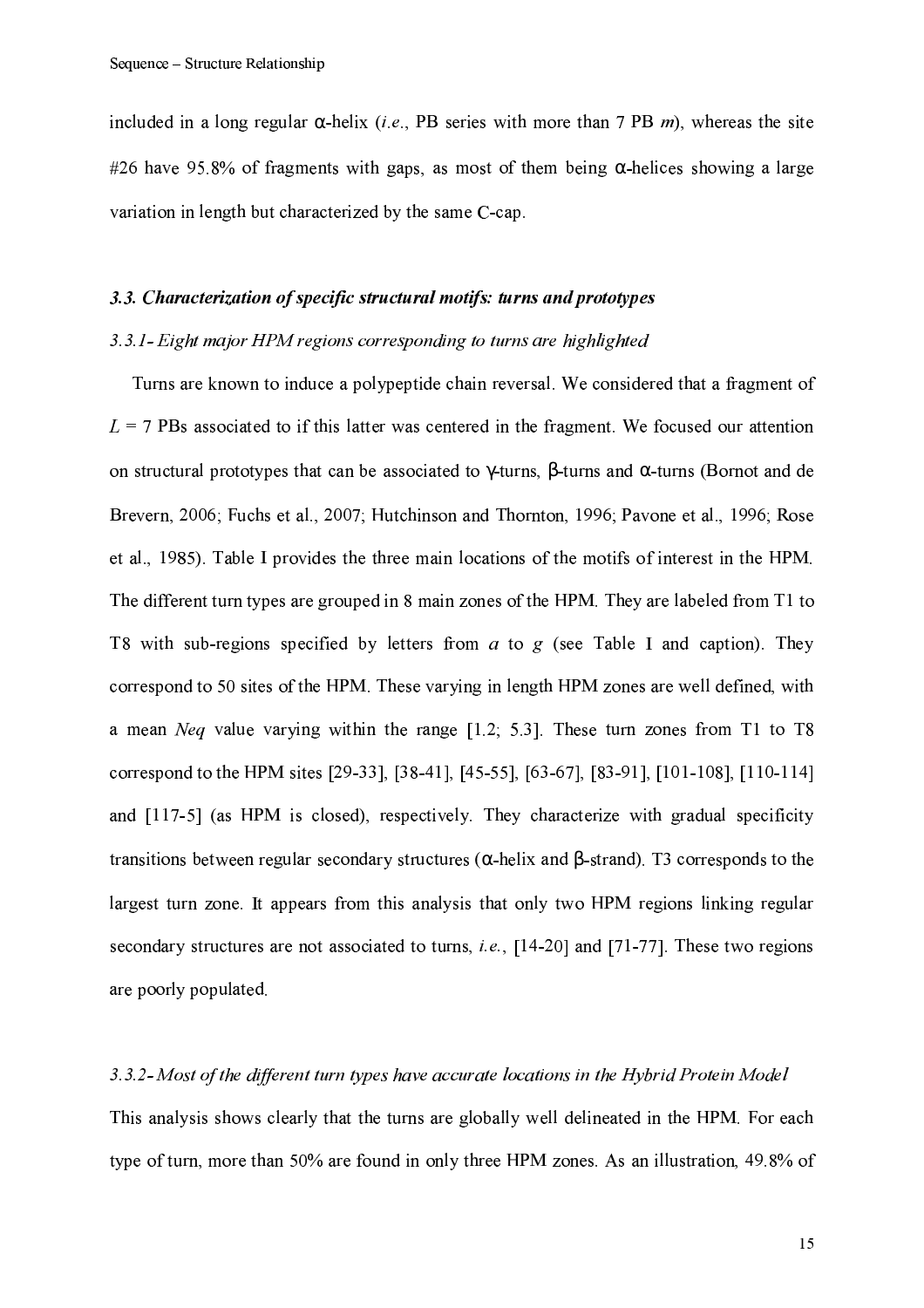the  $\beta$  type I turns, 66.3% of the  $\beta$  type II turns, 95.5% of the  $\alpha$  II-LU turns are identified when considering only their three most populated HPM zones. Only the inverse  $\gamma$ -turns and the  $\beta$ type VIII turns have not precise locations and constitute a miscellaneous category compared to the  $\beta$  type IV turns. These results are interesting. Indeed, the HPM was not constructed to discriminate the different turn types, but to learn a complete protein structure databank. Nevertheless, the HPM enables to analyze turns in their environment. Furthermore, different turn types present similar PB signatures, and hence are found in the same HPM regions. Turns share a few number of distinct signatures (see supplementary data 4), with mainly three common patterns (nopa, ehia and fklm). Most of the other motifs mainly derived from these patterns by deletion, insertion or substitution of PBs. In the same way, HPM underlines a possible formation of multiple turns involving  $\beta$ - and  $\alpha$  turns.

#### 3.4. Global analysis of the sequence - structure relationship

We analyzed the amino acid informativity of the central residue for each HPM structural class thanks to the Kullback-Leibler asymmetric divergence measure KLd (Kullback and Leibler, 1951). The higher this relative entropy is, the more informative is the site in terms of amino acids. The sequence informativity is high along the HPM with KLd values varying within the range  $[0.03, 1.23]$ . HPM regions with high sequence information content were highlighted, e.g., [11-22] corresponding to the C-terminal extremity of a  $\beta$ -strand and a transition towards an  $\alpha$ -helix (the *KLd* sum over this region is equal to 2.71). The five highest KLd values are associated with Glycine and Asparagine rich prototypes (#32, #48, #87, #104 and #120; see Fig. 6). The average  $K L d$  value for these five prototypes is equal to 0.95. They are all located in HPM turn regions. This result is related to the propensity of Gly and Asn for belonging to reverse turns (Fuchs and Alix, 2005). Other particularly informative sites were pointed out, e.g., #64, #91 and #112. They are also characterized by Gly and Asn but to a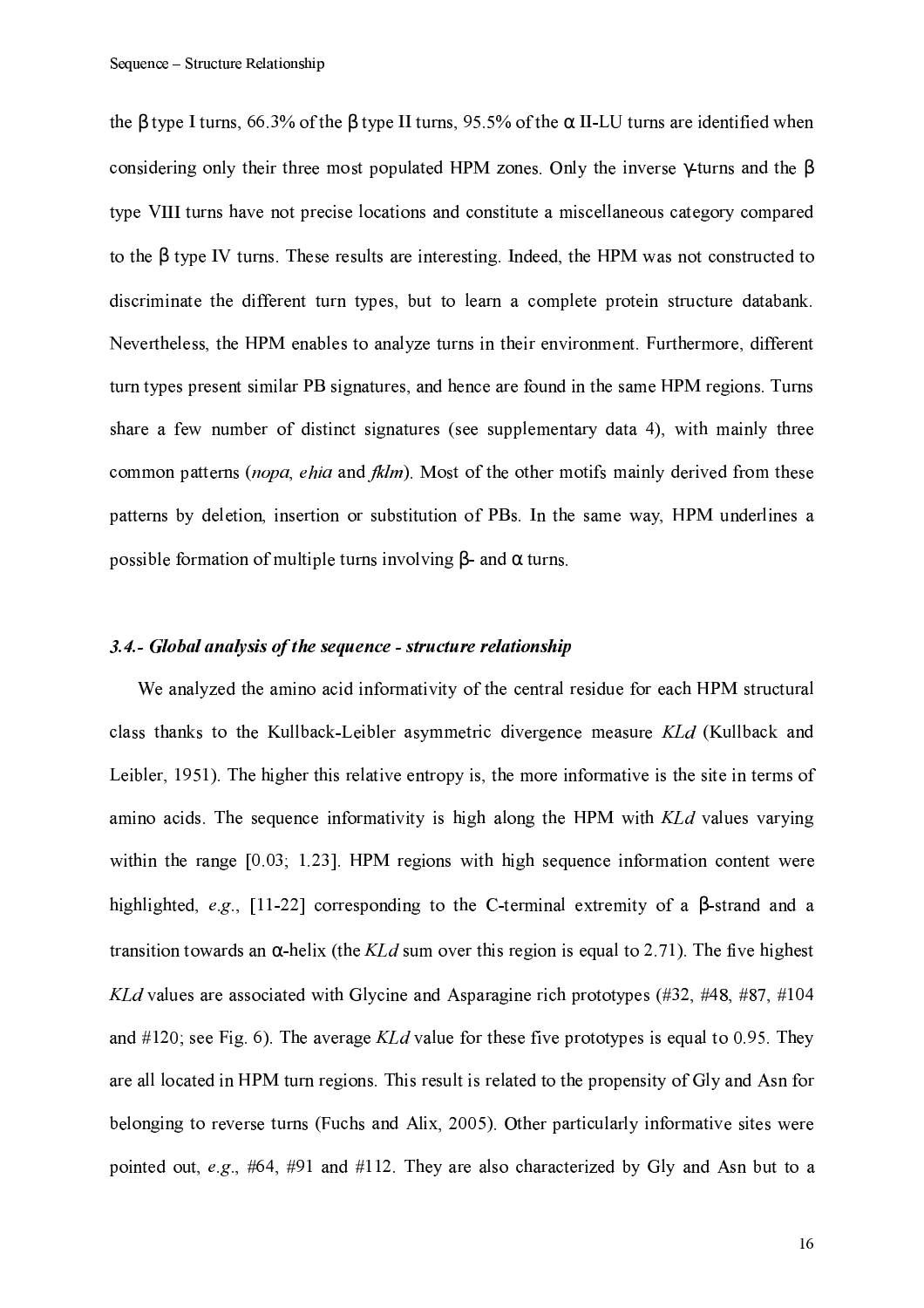lesser extent and are located in turn regions.

Moreover, we assessed the variation of the KLd values for the HPM built with or without introduction of gaps. This analysis shows a light increase of the sequence informativity along the HPM when gaps are present. The sum of KLd values along the no gap HPM sites is equal to 19.16 versus 21.46 for the gap HPM.

Hierarchical clusterings have been done on the amino acid distribution and in parallel on the distribution of PBs. Concerning the amino acids, seven clusters have been identified. The two first groups isolated amino acids that play particular roles, namely Glycine and Proline. The third and fifth groups were composed principally of polar amino acids whereas the fourth, sixth and seventh groups include mainly hydrophobic amino acids. The second analysis corresponds to a hierarchical clustering of the 120 structural prototypes according to their amino acid central residue distributions. Four clusters have been identified (see supplementary data 5). The first one corresponds to 37 structural classes,  $\beta$ -strand local structures, *i.e.* located in HPM regions from  $\beta$ 1 to  $\beta$ 7. The second cluster gathers 38 structural classes in majority associated with HPM  $\alpha$  helical regions, *i.e.*, from  $\alpha$ 1 to  $\alpha$ 3, but also to their edges, *i.e.*, T1. The third cluster is composed of 40 structural classes primarily associated with HPM loop and turn areas. Finally, the fourth cluster isolates 5 structural classes primarily characterized by the presence of Glycine and Asparagine. They are the most informative ones with regard to their sequence information content, as highlighted previously by the KLd analysis.

#### 3.5- Extraction of sequence - structure dependence common to prototype subsets

Figure 7 summarizes the results of the four first canonical correlations.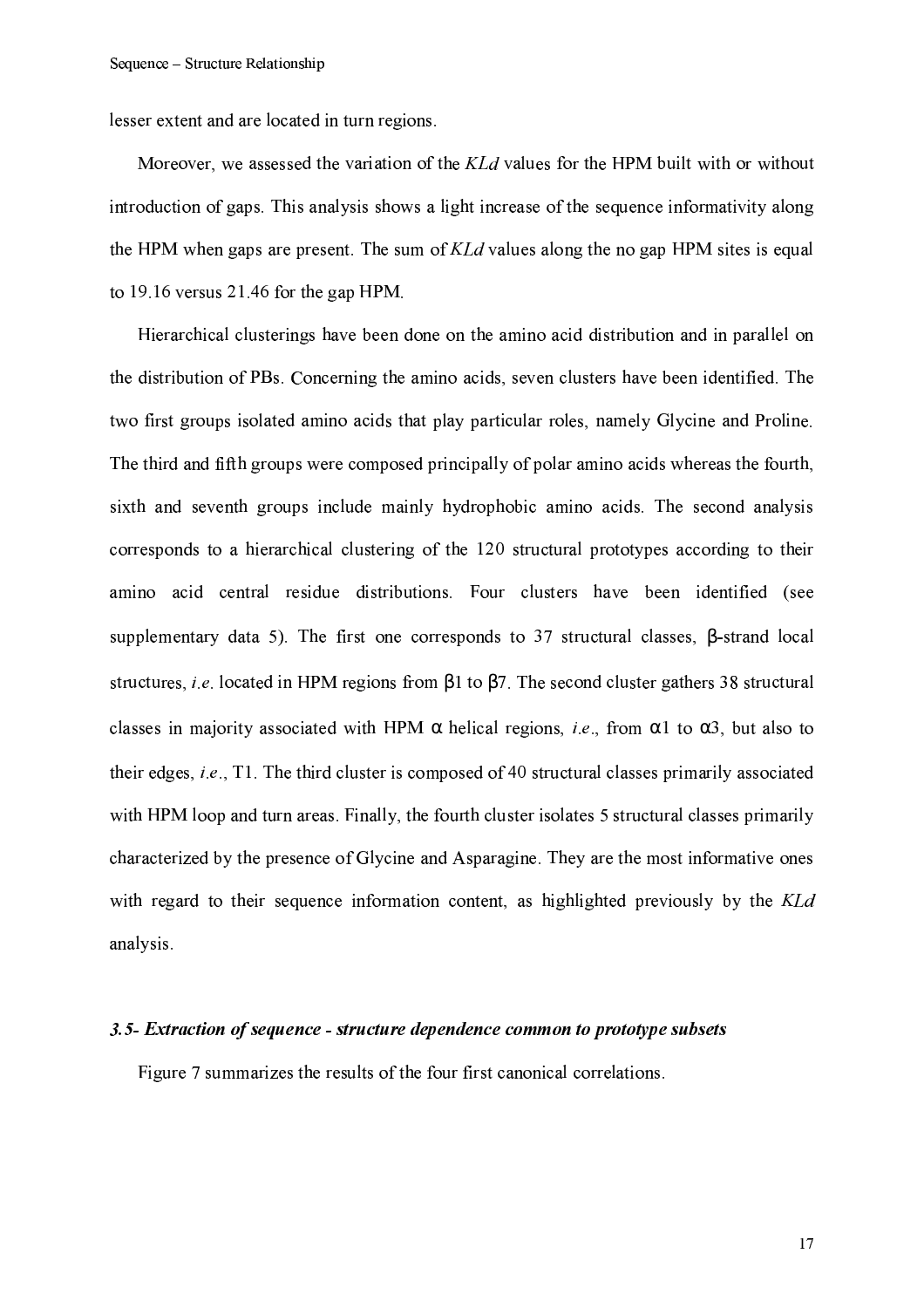#### 3.5.1. The first canonical correlation highlights five G- and N-rich structural classes

The first canonical correlation coefficient  $R_1$  is equal to 0.97, which corresponds to 94% of explained variance  $(= R_1^2)$ . This canonical correlation between sequence and local structure points out 5 particular classes with a well defined PBs and amino acids composition, *i.e.*, #32, #104, #120, #87 and #48 (Fig. 7 $_{F1}$ ); they have loading values far away from all the other sites. These classes located in turn regions have been detailed and discussed above. The analysis of the canonical factor loadings (threshold fixed at 0.3) confirms their structural characteristics with the presence of PBs i, j or p, and to some extent by the absence of m and  $d$  (i.e., regular secondary structures). In terms of amino acid characteristics, the major role played by Glycine and Asparagine in these structural prototypes is confirmed. These two amino acids are opposed to nearly all the others, which are strongly under-represented when they are underrepresented. As expected, this first contrast factor emphasizes structural classes that present a strong sequence - structure determinism.

# 3.5.2. Opposition between  $\alpha$ -helices and  $\beta$ -strands is pointed out by the second canonical correlation

The second canonical correlation highlights an opposition between  $\alpha$ -helices to  $\beta$ -strands, creating on the Figure  $7_{F2}$  a gradient from one to another. The canonical correlation coefficient  $R_2$  is equal to 0.94, *i.e.*, 89% of explained variance. This gradient opposes the classes characterizing the  $\alpha$ -helices, e.g.,  $\alpha$ 1,  $\alpha$ 2,  $\alpha$ 3, and their edges, to those characterizing the  $\beta$ -strands, e.g.,  $\beta$ 1,  $\beta$ 5,  $\beta$ 6, and their edges. With regard to the canonical factor loadings, the significant PBs are  $m$ ,  $n$  and  $l$  what are opposed to  $d$  and  $c$ . The amino acid preferences pointed out to the equivalence classes previously associated to the local structures are found: the amino acid equivalence classes IV and V favored in  $\alpha$ -helices opposed to the equivalence classes VI, VII preferred in  $\beta$ -strands and to the class II, present in the edges.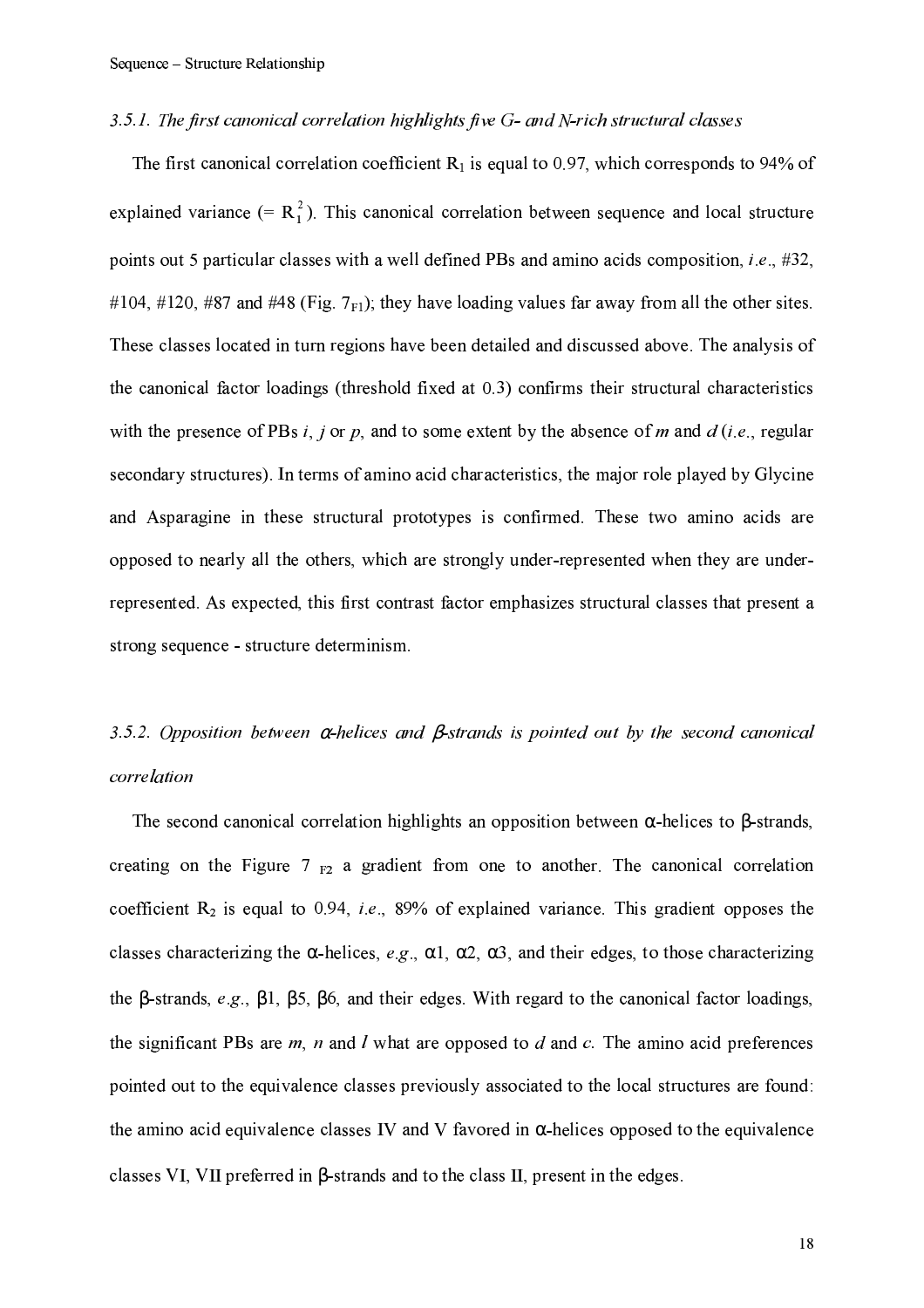#### 3.5.3. The third canonical correlation stresses a differentiation between  $\beta$ -strands and loops

The third canonical correlation opposites primarily loops, e.g., T2, T3, T5, T6, T7 to  $\beta$ strands and their transition towards  $\alpha$ -helices, e.g.  $\beta$ 1,  $\beta$ 3, T1, T5. The canonical correlation coefficient  $R_3$  is equal to 0.93, *i.e.*, 86% of explained variance. The significant PBs that emerges from the factor loadings analysis are f, k and h, opposed to d (Fig. 7  $_{F3}$ ). Concerning the amino acids, we observe the equivalence classes II and III opposed to parts of IV. VI and VII, a result in agreement with their preferential local structures. The PBs  $(d, f, h$  and k) pointed up with the third canonical correlation characterize transitions between  $\beta$ -strands and  $\alpha$ -helices. Theses *transitions* are also found in agreement with the literature, as the canonical correlation opposite amino acid characteristic of loops (e.g., by Pro, Asp, Ser, Asn, Thr) and amino acid characteristic of  $\beta$ -strands (e.g., Ile, Val, Phe, Tyr, Met) and  $\alpha$ -helices (e.g., Leu).

#### 3.5.4. The fourth canonical correlation reveals a contrast between two categories of loops

The fourth canonical correlation more surprisingly puts in opposition two different categories of loops. The percentage of explained variance, however, strongly decreased  $(R_4^2=68\%, i.e.,$  a fall of around 20% relative to the previous R<sup>2</sup> contribution). The significant PBs according to their canonical factor loadings are  $k$  opposite to  $f$  and  $o$ . The amino acids analysis exhibits a category of loops characterized by Pro (amino acid equivalence class II) in contrast to loops characterized by His, Asn, Ser, Asp and Thr (amino acid equivalence class III, primarily) (Fig.  $7_{F4}$ ). It is worthwhile to note that successive structural classes appear in different extremities of the gradient, e.g., #19, #39, #53, #65, #84 opposing to #18, #38, #54, #64, #83. Interestingly, the structural class #38, which was associated with #39 and #53 at the same extremity of the gradient in the third canonical correlation, is now opposite to them. This point underlines specific amino acid contents in two contiguous HPM sites. Hence, this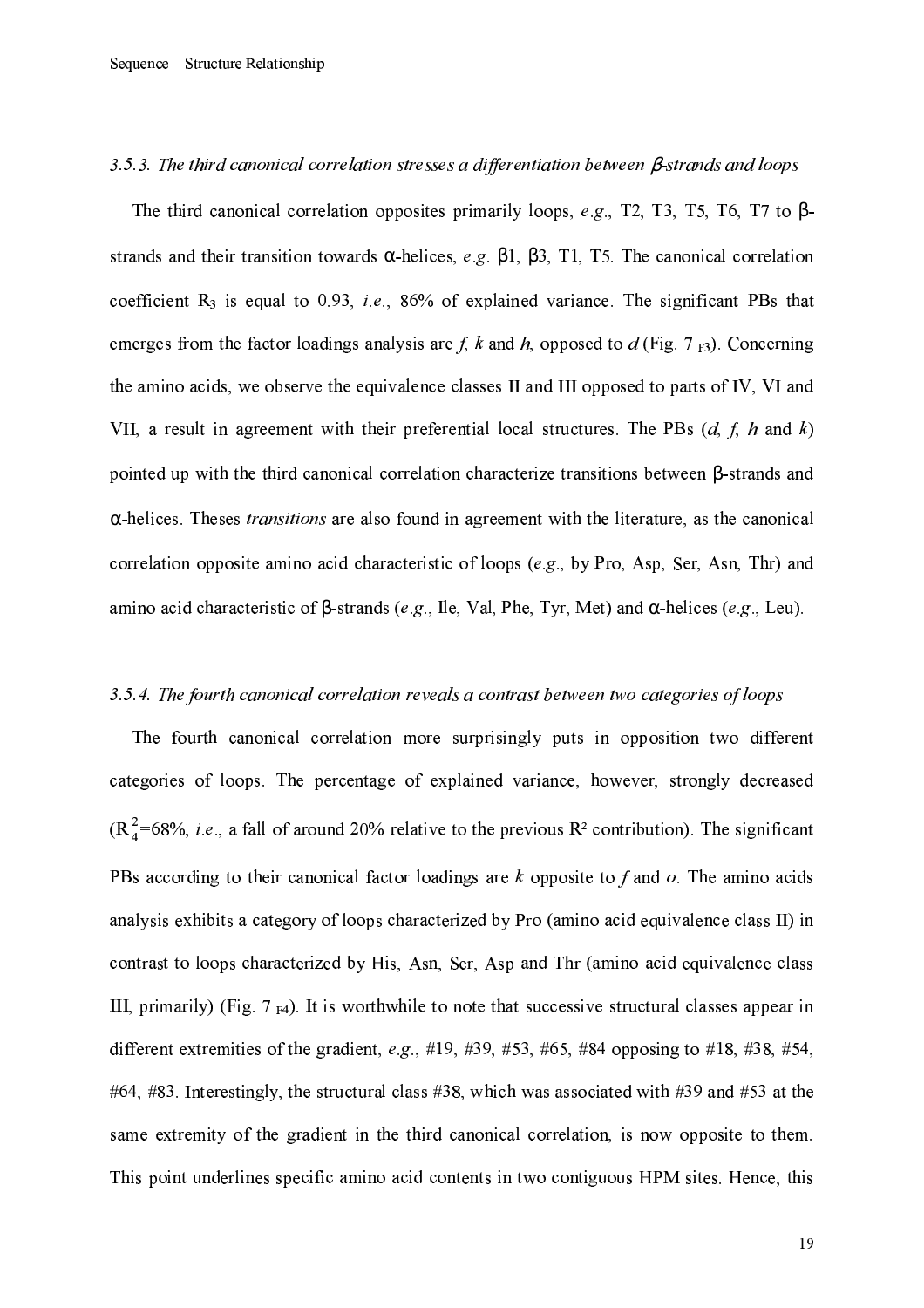fourth canonical correlation enables to discriminate between different types of loops. Other analyses are presented in supplementary data 6.

## 4. Discussion

The Hybrid Protein Model enables us to carry out the compression of a whole protein structure databank by a fast and efficient processing. The library obtained is composed of 120 contiguous prototypes with a high structural stability and representative of the local structural motifs encountered in the protein structures from the databank. Hence, it constitutes a useful tool for accurately describing 3D structures in terms of long local structural prototypes. These results are interesting as the characterization of local structures is a complex problem (Karchin et al., 2003; Kolodny et al., 2002; Micheletti et al., 2000). The use of overlapping fragments encoded into a structural alphabet enables to circumvent the difficulty of finding a length for describing all protein local structures. Indeed, despite the use of a fixed fragment length (7 PBs) for the training, the HPM approach, based on the concept of "information" sharing", allows the definition of longer structural regions.

The HPM training involves different parameters that directly influence the final prototype library. The sensitivity study of the training according to these control parameters has already been carried out to ensure the building of an optimal prototype library (Benros et al., 2003). A global structural stability of the library is observed in the different trials of HPM building: the significant structural regions related to the regular secondary structures and to their transitions are systematically found.

Compared to our previous study, we have added different improvements in the HPM strategy (de Brevern and Hazout, 2001). For example, the introduction of gaps within the local structural fragments is an interesting tool. It permits to take account of the regular secondary structure length variability and enlighten the heterogeneity of some local structures,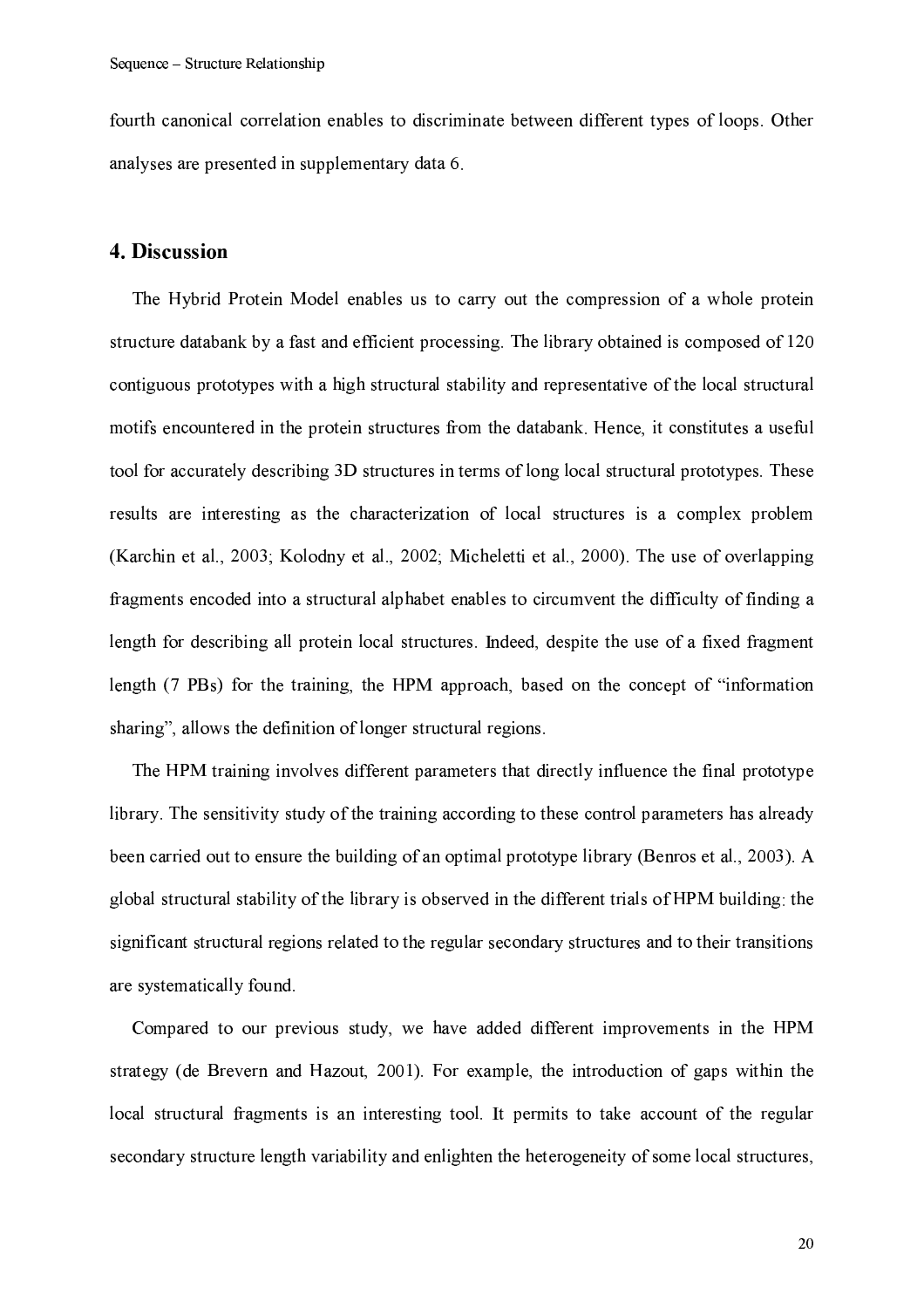e.g., regular structure edges (see Fig. 5). Interestingly, our results suggest that long loops are combinations of small ones like as suggested in previous studies and strengthen the idea developed by (Ring et al., 1992) who described compound loops as combinations of simple loops. In addition, it appears clearly that gaps contribute to improve the HPM site specificity in terms of PB signatures. The HPM is equivalent to a "structural profile" (Gribskov et al., 1987), resulting from multiple alignments of local structural fragments with gaps. The HPM can also be compared to a local Hidden Markov Model (Rabiner, 1989), with the advantage of not requiring *a priori* parametric distribution laws.

Among the different structural motifs of the library, tight turns are of great interest because they occur frequently in protein structures (Chou, 2000). We highlight eight zones for these turns precisely located along the HPM. This latter enables the analysis of turns in their environment since the fragments clustered are 7 PBs in length, *i.e.*, 11 amino acids. It could be of great help for the precise analysis of turns as their assignment is strongly dependant of the assignment of repetitive structures (Bornot and de Brevern, 2006). Specific PB series characterized turns and three main signatures have been identified; they show highly specific transitions between the successive PBs. Moreover, the effect of environment can lead a same population of turns to be encoded by different series of PBs, like the B type I turn associated with the series *fklm* and *mnop*. So, they are distributed in different HPM regions. Furthermore, a precise PB series associated to a particular turn can be found in different HPM regions, like the series *ehia* associated to the  $\beta$  type II turns and encountered in HPM regions T3b, T6b and T8b. Conversely, different turn types can be encoded by the same PB series and associated to the same HPM regions, like the series *ehia* for the  $\beta$  type II and inverse I turns localized in T6b. The flanking zones of the turn thus play a major role in the determination of its location in the HPM. Furthermore, our analysis suggests that longer turns are generated by a limited number of PB motifs. These motifs are found in the Structural Words we have previously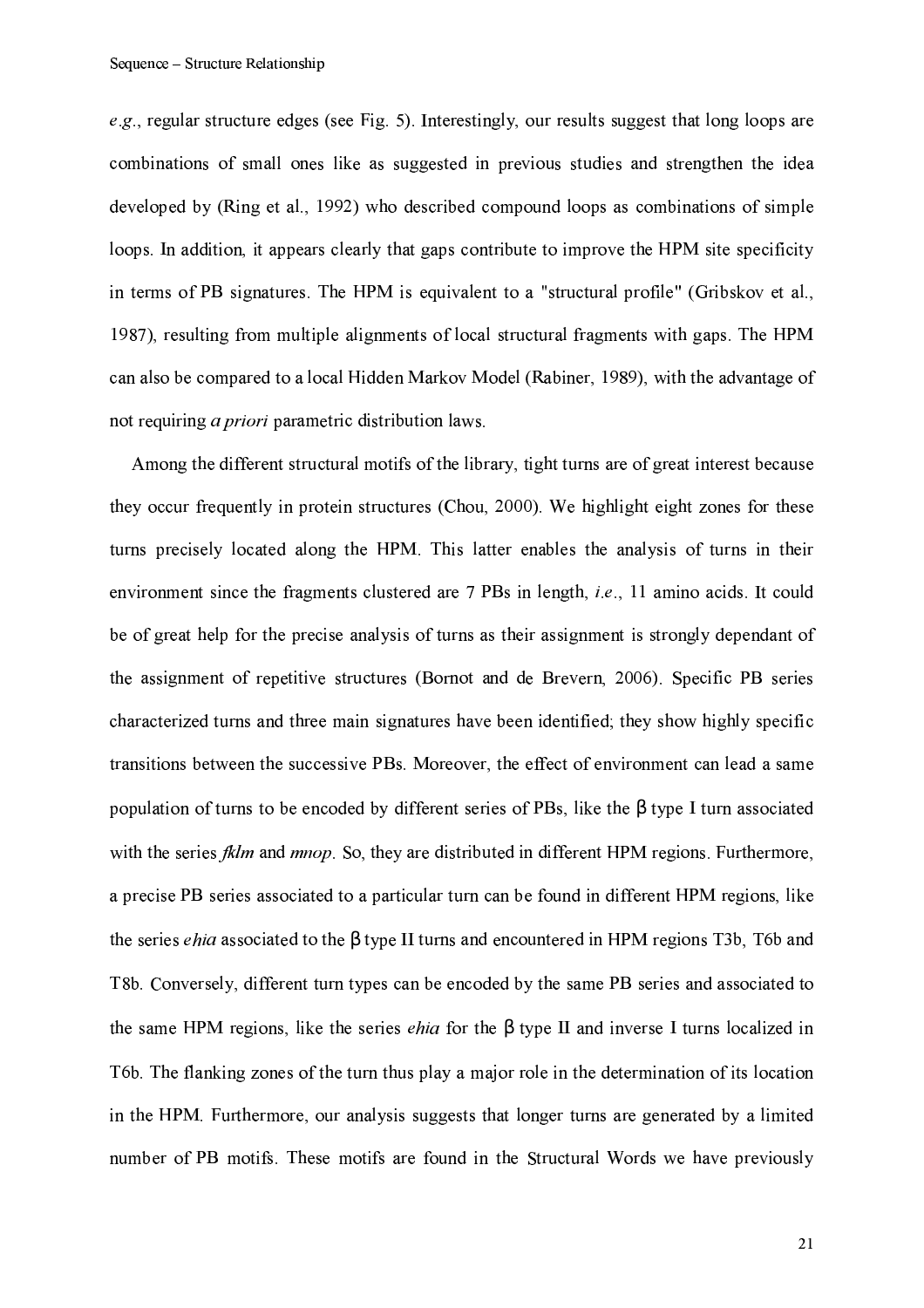described (de Brevern et al., 2002a).

Analysis reveals that the amino acid informativity is high along the HPM. Beyond the informativity associated with the regular secondary structures, the HPM highlights informative structural classes corresponding to loops. As an illustration, the sequence information content is particularly high for the HPM regions associated to turns.

Through the building of our structural prototype library, we have identified seven amino acid equivalence classes, and, linked these equivalence classes with their preferential local structures. As expected, the specific roles played by Glycine, which can increase local flexibility in structures, and Proline, which forms kinks, are pointed out, since these two amino acids are clearly isolated from the others. The strong preferences of Alanine and Leucine for  $\alpha$ -helices and of Isoleucine and Valine for  $\beta$ -strands appear clearly. The HPM exhibits also significant preferences for Glycine and Asparagine in turn zones. The results obtained are in accordance with classical preferences (de Brevern et al., 2000; Offmann et al., 2007). Moreover, the HPM provides additional information notably on the association of the different equivalence classes. With these seven amino acid equivalence classes identified through the HPM, the complex relation existing between the set of 20 amino acids and the structure can be simplified. This approach is slightly different from the classical ones used (Etchebest et al., 2007; Murphy et al., 2000; Wang and Wang, 1999).

The canonical correlation analysis gives several interesting properties concerning the prototypes sequence - structure specificity. For example, the structural prototypes localized in HPM turn areas and characterized primarily by Glycine have a higher sequence – structure correlation than the regular secondary structures. This observation emphasizes the sequence – structure determinism existing in loops. Furthermore, it is worthwhile to note that loops can be separated only with the fourth correlation. It underlines the difficulty of differentiating them and the interest of HPM approach as discriminatory criteria. A major result concerns the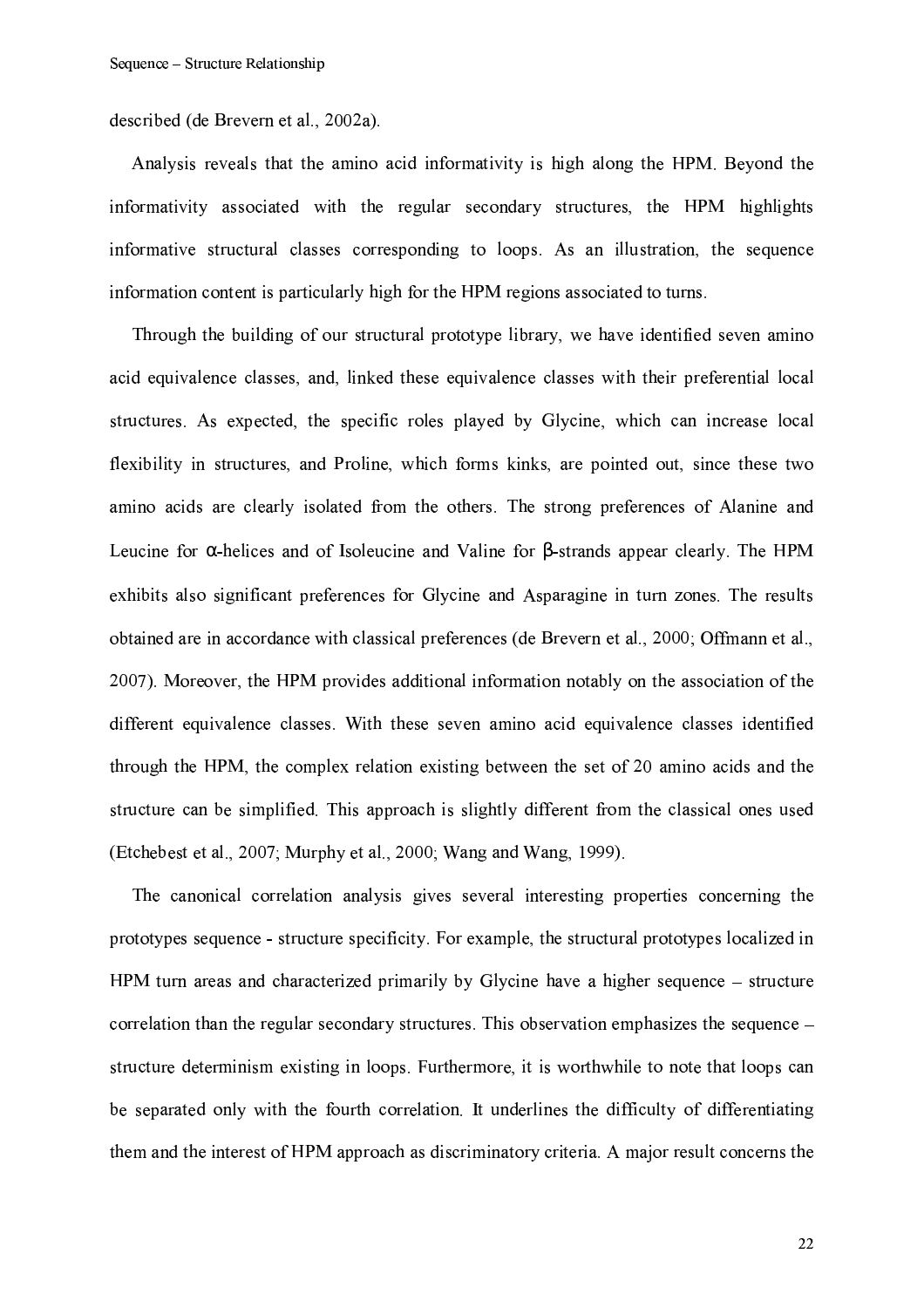identification of two categories of loop prototypes distinguishable by their structure and sequence information content. These results will be of great interest for protein local structure prediction. However, it appears from the analysis of the canonical communality coefficient that the amino acid variability is only partially explained. Other factors are probably required, such as long range dependency.

## 5. Conclusion

Protein structures can be seen as a combination of small local structures yielding a more detailed description than classical secondary structures. A complete set of prototypes defines "a structural alphabet" that approximates accurately protein structures (Benros et al., 2007; Karplus et al., 2003; Offmann et al., 2007; Sander et al., 2006; Tyagi et al., 2007). We have proposed such a structural alphabet which is composed of 16 average protein fragments of 5 residues in length called Protein Blocks (PBs) (de Brevern, 2005). This alphabet was used both to describe 3D protein backbones but also to perform local structure prediction (de Brevern et al., 2000; de Brevern et al., 2007; de Brevern et al., 2004; Etchebest et al., 2005). Moreover, PBs have proven their efficiency both in description and prediction of longer fragments (de Brevern et al., 2002a) and loop conformations (Fourrier et al., 2004), to predict protein class (de Brevern et al., 2005a), to compare protein structures (Tyagi et al., 2008; Tyagi et al., 2006a; Tyagi et al., 2006b), to detect magnesium-binding sites (Dudev and Lim, 2007), to build protein structures (Dong et al., 2007) and transmembrane proteins (de Brevern et al., 2005b).

We extended this description to longer fragments thanks to HPM (de Brevern and Hazout, 2000; de Brevern and Hazout, 2001). New developments were proposed (de Brevern and Hazout, 2003) as a specific one to treat genomic data (de Brevern, 2002; de Brevern et al., 2002b). It was recently used to predict protein local structure from sequence (Benros et al.,

23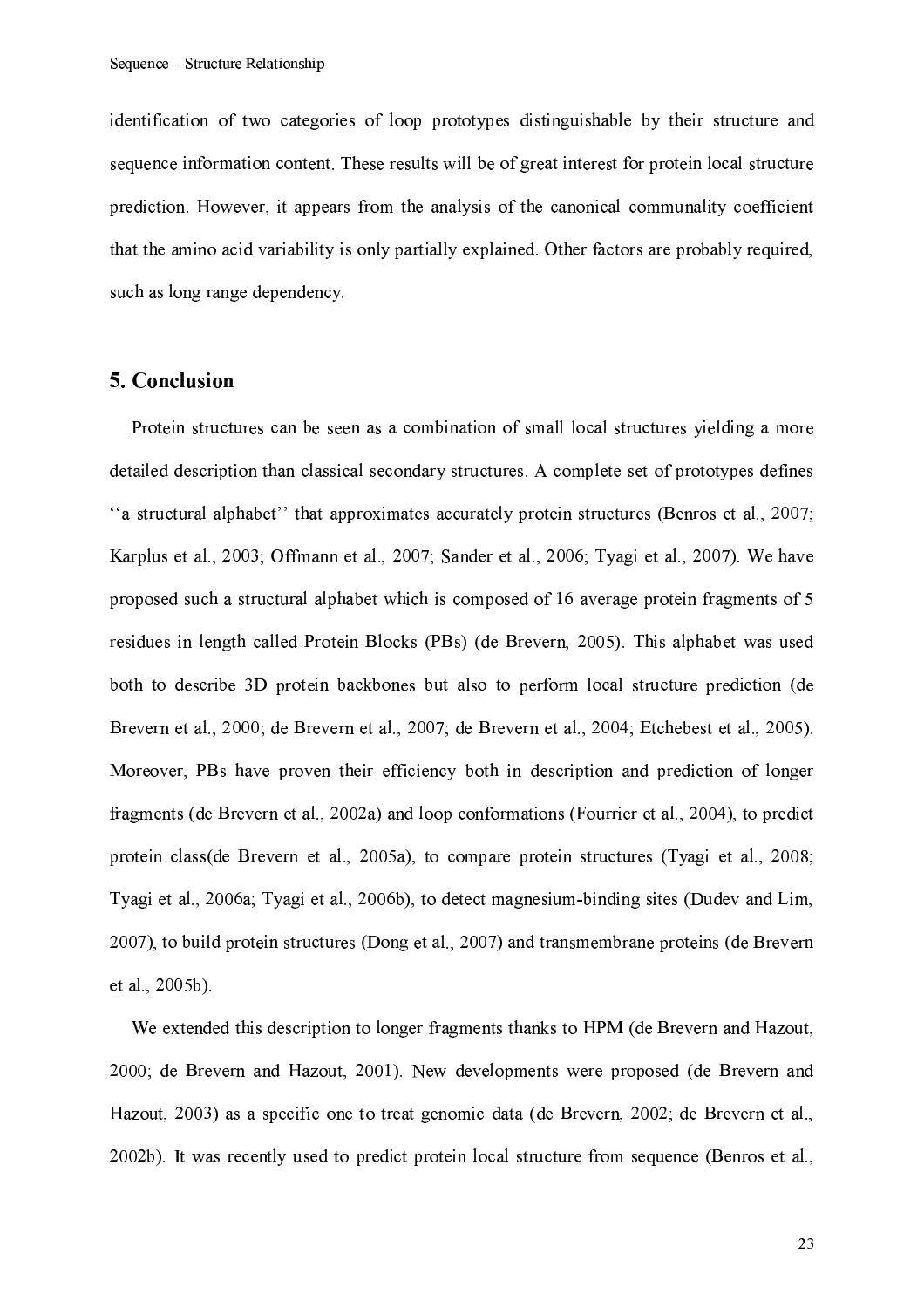2006). Here, we evaluated the influence of introductions of gaps during the training process of HPM library. Thanks to the specific research done on the different kinds of turns; we have proved the efficiency of HPM to take into account characteristic local protein structures in different local neighborhood. Thus, this original procedure yields new interesting features about structural motifs and their sequence signature. Canonic correlations show also that HPM training capture classical sequence  $-$  structure relationship, even only the structure encoded as PB strings are used.

Local protein structure is one of the most successful and approaches to generate structural model based (Du et al., 2003; Pei and Grishin, 2004). Compared to similar fragment-based approaches, our library will have the advantage of presenting overlapping prototypes, which will be of great interest while reconstructing the global 3D structure.

# Acknowledgments

This paper is dedicated to the memory of Pr. Serge Hazout. This work was supported by grants from the Ministère de la Recherche, from the French Institute for Health and Medical Care (INSERM), from Université Paris Diderot -Paris 7 and from "Action Bioinformatique inter EPST" 2001-2002 number 4B005F and 2003-2004. Cristina Benros had a grant from the Ministère de la Recherche. Alexandre G. de Brevern was supported by a grant from the Fondation de la Recherche Médicale. The second author wishes to express his appreciation to Aurélie Bornot and Catherine Etchebest for reading parts of the manuscript and for their valuable suggestions.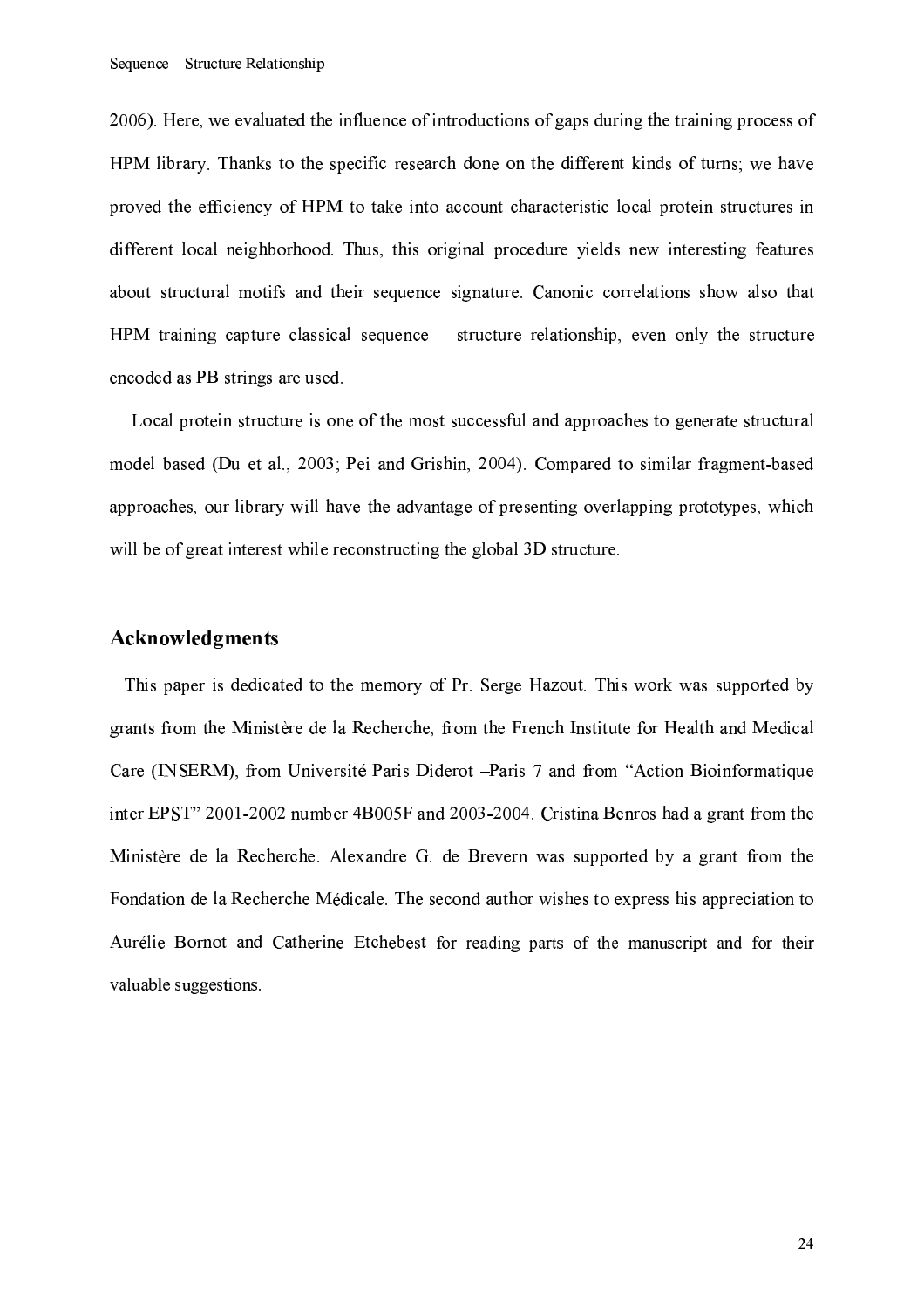## **Captions**

Figure 1. Protein Blocks: From left to right and top to bottom, YASARA (http://www.yasara.org/) images of the 16 Protein Blocks of the structural alphabet. Each prototype is five residues in length and corresponds to eight dihedral angles  $(\phi, \psi)$ . The PBs m and d can be roughly described as prototypes for the central  $\alpha$ -helix and the central  $\beta$ -strand, respectively. For each PB, the N-cap extremity is on the left and the C-cap on the right.

Figure 2 Training of the Hybrid Protein Model (HPM): (a) The HPM is a closed linear neural network and can be represented by a ring of N neurons, *i.e.*, structural classes (in our study, N  $=$  120). (b) Each neuron is associated to L distributions of the 16 PBs composing our structural alphabet (in our study,  $L = 7$ ). Hence, the HPM can be represented by a matrix of dimension N x 16. Two successive structural classes are overlapping since they share  $(L-1)$ sites. (c) For each structural fragment of  $L$  successive PBs taken randomly from the databank (for example, *fklmmm*), we search for the most similar pattern present in the HPM. Consequently, a log odds score  $Sc(s)$  is computed along the HPM. The identification phase consists in selecting the structural class  $s_{\text{opt}}$  the most similar to the local structure presented, *i.e.*, the winning neuron associated to the maximum score  $S_{\text{max}}$  (d) The enrichment phase consists in slightly modifying the PB distributions of the structural class corresponding to the site  $s_{\text{opt}}$ , to increase the likeness between the winning neuron and the presented fragment.

Figure 3. (a) Final Hybrid Protein Model, *i.e.*, matrix of PBs distributions. The gray level indicates the PB frequency, which varies from 0 (*i.e.*, white) to 1 (*i.e.*, back). (b) Distribution of the structural fragments: total number of fragments (in black) and number of fragments with gaps at each HPM site (in white). The number of fragments in the site 24 is 13,790. The peak has been truncated (c) Specificity along the HPM quantified by the Neq value (equivalent number of PBs) for fragments with gaps (in black) and without gaps (in white). The Neq values for the sites 88 and 89 are 10.3 and 12.4, respectively.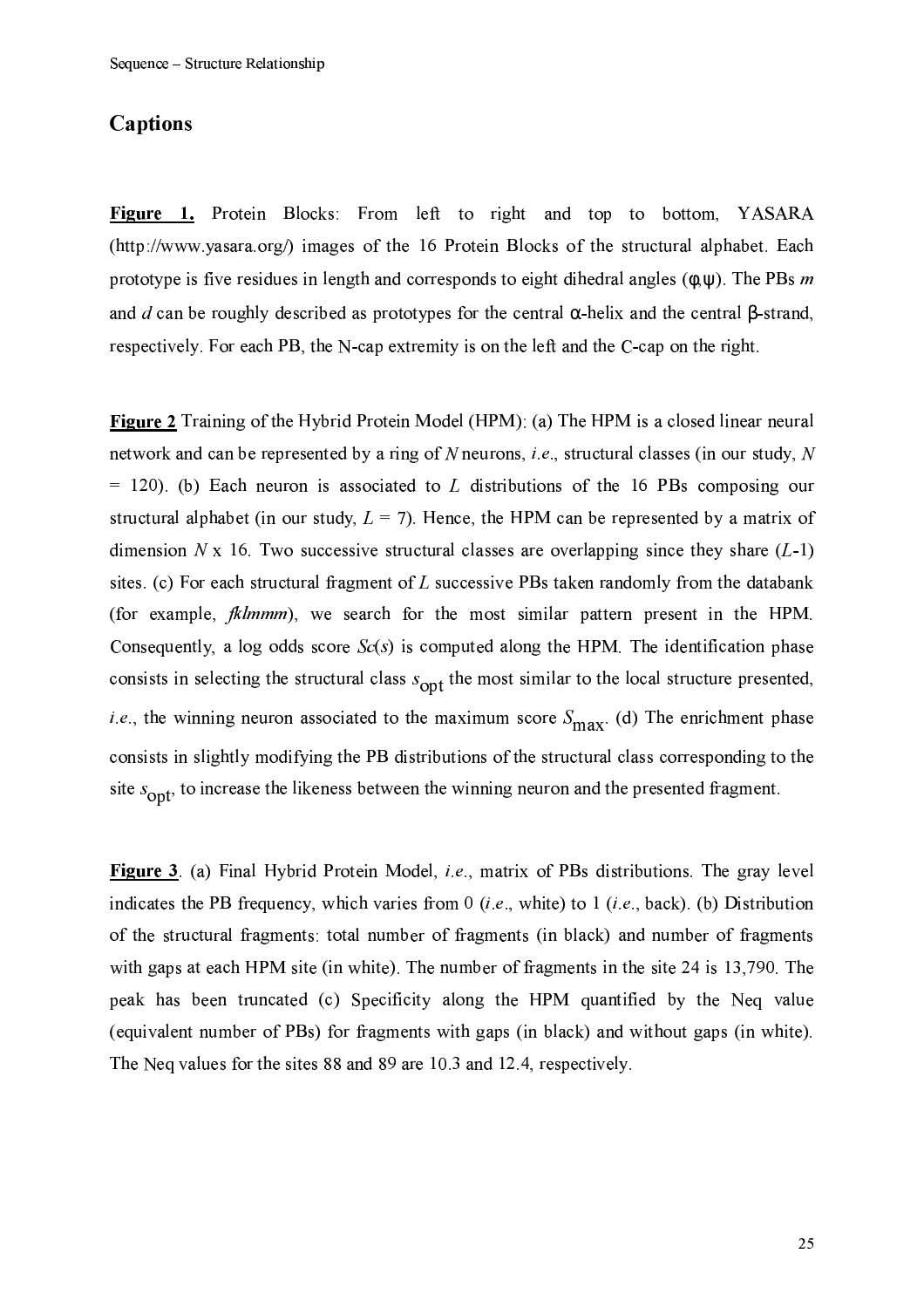Figure 4. Structural prototypes of the HPM, corresponding to the sites 1 to 64 by steps of 3 (see supplementary data 3 for the last ones). Each prototype of 11 amino acids corresponds to a series of 7 PBs. The PB chains of the corresponding structural classes are indicated as their N- and C-terminal extremities. It is possible to see the overlapping between consecutive prototypes,  $e.g.,$  the 8 N-terminal residues of the prototype 4 overlaps the 8 C-terminal residues of prototype 1, and so on.

Figure 5. Examples of structural fragments with and without gaps associated to the HPM site 27. The introduction of gaps in some structural fragments enables to point out two different  $\alpha$ helix C-terminal extremities.

**Figure 6.** Over-represented (respectively under-represented) amino acids are displayed above the line (respectively under the line) along the HPM (Z-scores  $> 2.57$  and Z-scores  $\leq$  -2.57, respectively). (a) sites  $1 - 60$  and (b) sites  $61 - 120$ . A color is associated to each amino acid group previously identified by the hierarchical clustering (7 groups; see paragraph 3.4 and supplementary data 5). We have located the different regions of regular secondary structures  $(\alpha$ -helices and  $\beta$ -strands) as well as the regions corresponding to turns.

Figure 7. Canonical correlation analysis between the sequence and the structure data associated to the HPM sites. Only the results of the four first canonical correlations are displayed. For each one, we have represented the canonical correlation plot with particular local structures pointed out. The squared canonical correlation, which corresponds to the percent of explained variance, is printed on the regression line. The values of the canonical factor loadings associated to the PBs and to the amino acids are also displayed with a circular representation. Thresholds are fixed at  $+0.3$  for the over-representations and  $-0.3$  for the under-representations, delimiting a non-significant region (in pink). Hence, variables here and there from this region are opposed. The amino acid colors are assigned according to the 7 groups previously identified by the hierarchical clustering. The PBs are colored according to their local structures. (a) The first canonical factor points out 5 structural prototypes, i.e.  $#32$ ,  $\#48$ ,  $\#87$ ,  $\#104$  and  $\#120$ , corresponding to transitions between regular secondary structures and characterized by Glycine and Asparagine. (b), (c) and (d) The three other canonical factors correspond to gradients.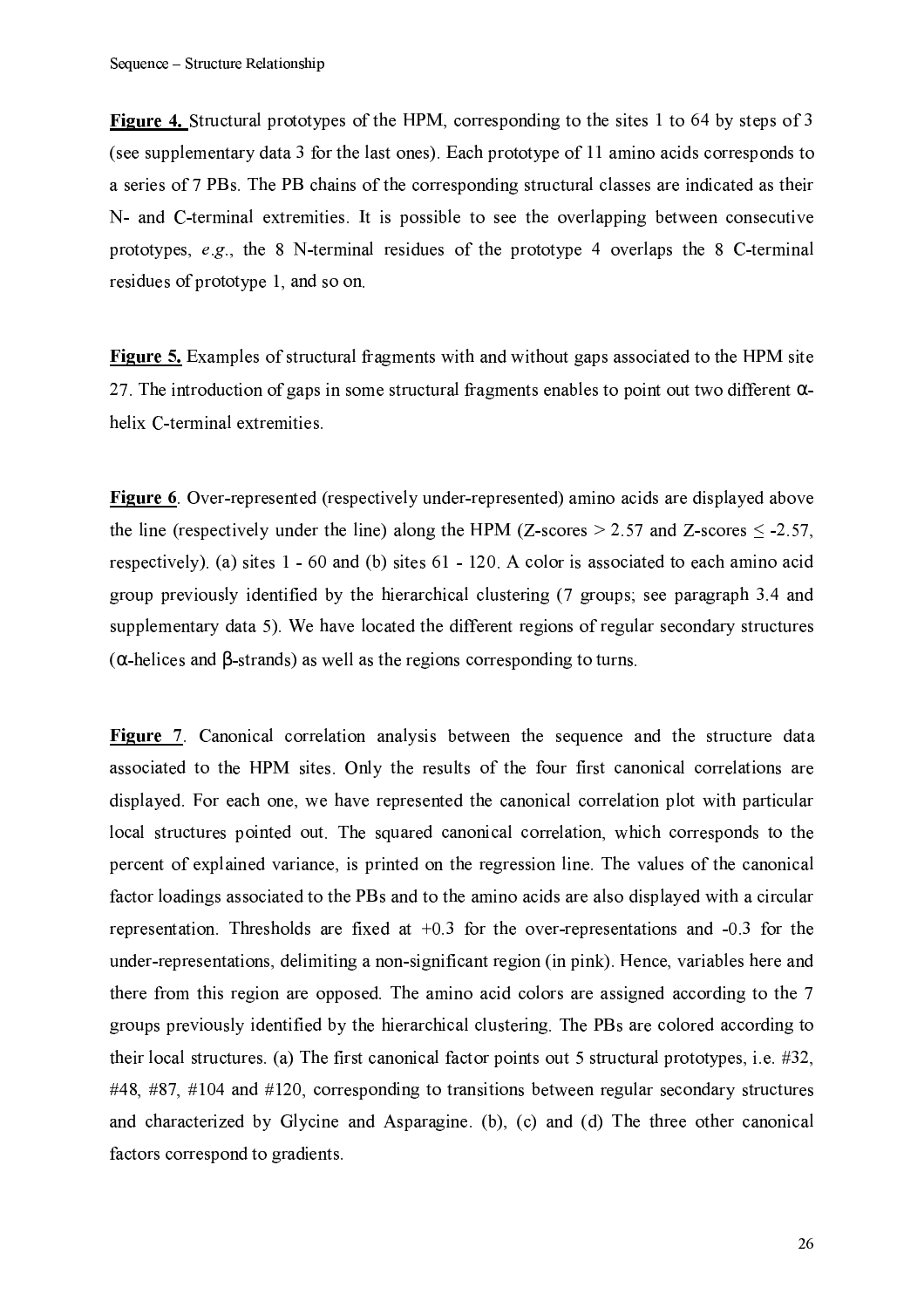#### Table I

Analysis of the  $\gamma$ -turns,  $\beta$ -turns and  $\alpha$ -turns in the HPM. We focused on the three major locations of the turn of interest in the HPM and the corresponding turn proportions are shown as well as the Neq value of the HPM region. Moreover, for each turn type, it is specified its main PB signatures and the number found in the databank. The PBs displayed in bold are highly significant ( $Z$ -scores  $> 4.4$ ). Eight different HPM turn regions have been identified and each one is characterized by sub-regions. They were labelled as follows : T1a=[29-32] and T1b=[29-33]; T2=[38-41]; T3a=[45-49], T3b=[46-49], T3c=[46-50], T3d=[47-50], T3e=[49-53] and T3f=[52-55]; T4=[63-67]; T5a=[83-87], T5b=[84-88], T5c=[84-92], T5d=[85-88], T5e=[85-89], T5f=[86-87;89-91] and T5g=[88-91]; T6a=[101-105], T6b=[102-105],  $T6c=[103-105]$  and  $T6d=[105-108]$ ;  $T7a=[110-114]$ ,  $T7b=[110-115]$ ,  $T7c=[111-113]$ ,  $T7d=[111-114]$  and  $T7e=[114-115;117-1]$ ;  $T8a=[117-1]$ ,  $T8b=[118-1]$ ,  $T8c=[118-2]$ , T8d=[119-1], T8e=[119-2] and T8f=[119-120;3-5]. Six sub-regions show gaps, namely T3e, T5c, T5f, T7b, T7e and T8f. The turns have been extracted from the 1143 protein chains of set  $2.$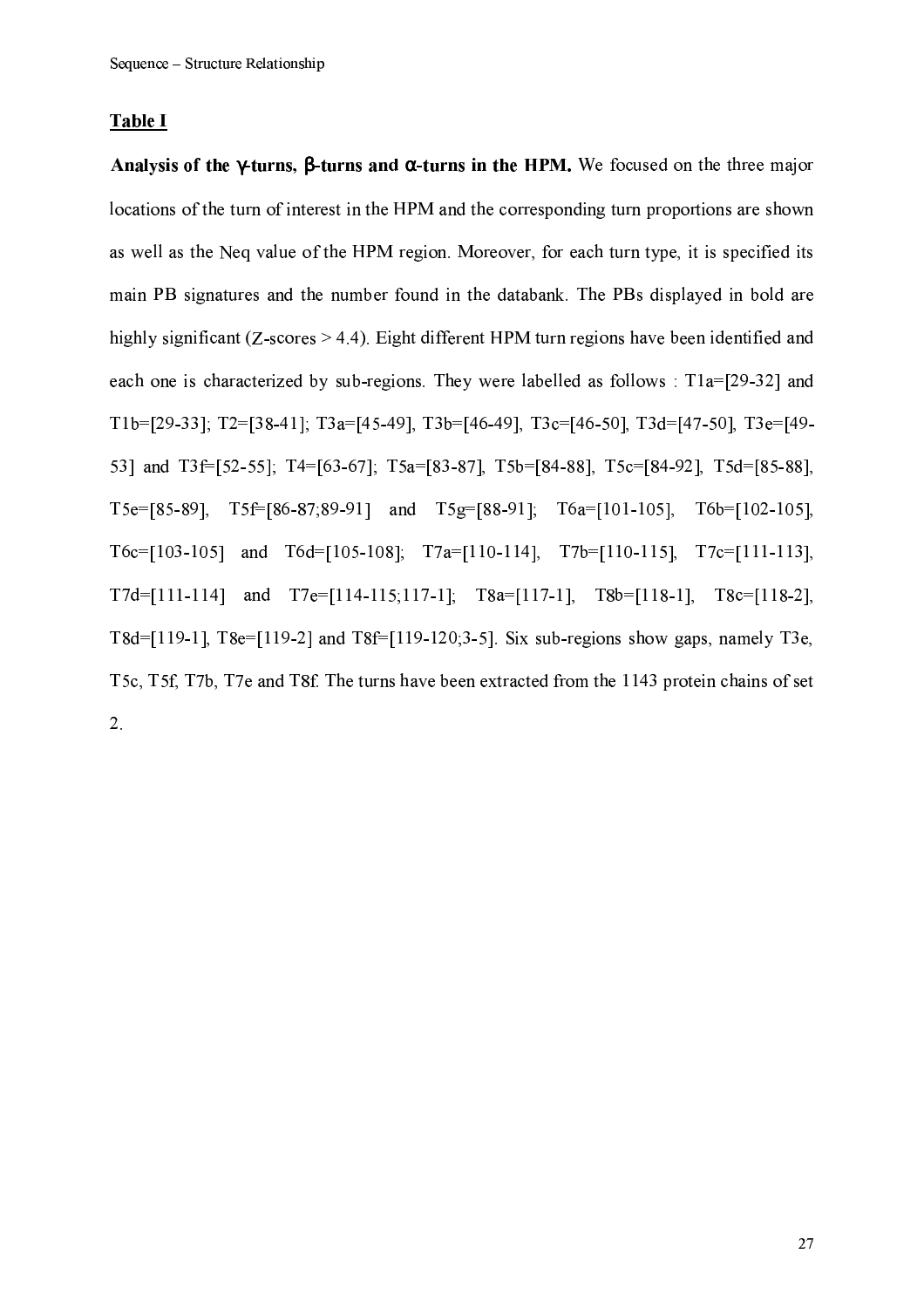# **References**

- Baker, D., and Sali, A., 2001. Protein structure prediction and structural genomics. Science 294, 93-6.
- Benros, C., de Brevern, A.G., and Hazout, S., Hybrid Protein Model (HPM): A Method For Building A Library Of Overlapping Local Structural Prototypes. Sensitivity Study And Improvements Of The Training, IEEE Workshop on Neural Networks for Signal Processing 2003, pp. 53-72.
- Benros, C., de Brevern, A.G., Etchebest, C., and Hazout, S., 2006. Assessing a novel approach for predicting local 3D protein structures from sequence. Proteins 62, 865-80
- Benros, C., Martin, J., Tyagi, M., and de Brevern, A.G., Description of the local protein structure. I. Classical approaches, in: de Brevern, A. G., (Ed.), Recent Adv. In Structural Bioinformatics, Vol. 1. Research signpost 2007, pp. 1-33.
- Berman, H.M., Westbrook, J., Feng, Z., Gilliland, G., Bhat, T.N., Weissig, H., Shindyalov, I.N., and Bourne, P.E., 2000. The Protein Data Bank. Nucleic Acids Res 28, 235-42.
- Bonneau, R., Strauss, C.E., Rohl, C.A., Chivian, D., Bradley, P., Malmstrom, L., Robertson, T., and Baker, D., 2002. De novo prediction of three-dimensional structures for major protein families. J Mol Biol 322, 65-78.
- Bornot, A., and de Brevern, A.G., 2006. Protein beta-turn assignments. Bioinformation 1,  $153 - 5$
- Bystroff, C., and Baker, D., 1998. Prediction of local structure in proteins using a library of sequence-structure motifs. J Mol Biol 281, 565-77.
- Chou, K.C., 2000. Prediction of tight turns and their types in proteins. Anal Biochem 286, 1-16.
- de Brevern, A.G., 2002. Compartimentation chromosomique. Biofutur 225, 20-22.
- de Brevern, A.G., 2005. New assessment of Protein Blocks. In Silico Biology 5, 283-289.
- de Brevern, A.G., and Hazout, S., 2000. Hybrid Protein Model (HPM): a method to compact protein 3D-structures information and physicochemical properties. IEEE - Computer Society S1, 49-54.
- de Brevern, A.G., and Hazout, S., 2001. Compacting local protein folds with a "hybrid protein model". Theo Chem Acc 106, 36-47.
- de Brevern, A.G., and Hazout, S., 2003. 'Hybrid protein model' for optimally defining 3D protein structure fragments. Bioinformatics 19, 345-53.
- de Brevern, A.G., Etchebest, C., and Hazout, S., 2000. Bayesian probabilistic approach for predicting backbone structures in terms of protein blocks. Proteins 41, 271-87.
- de Brevern, A.G., Benros, C., and Hazout, S., Structural Alphabet: From a Local Point of View to a Global Description of Protein 3D Structures, in: Yan, P. V., (Ed.). Bioinformatics: New Research Nova Publishers 2005a, pp. 127-169.
- de Brevern, A.G., Valadie, H., Hazout, S., and Etchebest, C., 2002a. Extension of a local backbone description using a structural alphabet: a new approach to the sequencestructure relationship. Protein Sci 11, 2871-86.
- de Brevern, A.G., Etchebest, C., Benros, C., and Hazout, S., 2007. "Pinning strategy": a novel approach for predicting the backbone structure in terms of Protein Blocks from sequence. J Biosciences 32, 51-70.
- de Brevern, A.G., Loirat, F., Badel-Chagnon, A., Andre, C., Vincens, P., and Hazout, S., 2002b. Genome compartimentation by a hybrid chromosome model (HXM). Application to Saccharomyces cerevisae subtelomeres. Comput Chem 26, 437-45.
- de Brevern, A.G., Benros, C., Gautier, R., Valadie, H., Hazout, S., and Etchebest, C., 2004. Local backbone structure prediction of proteins. In Silico Biol 4, 381-6.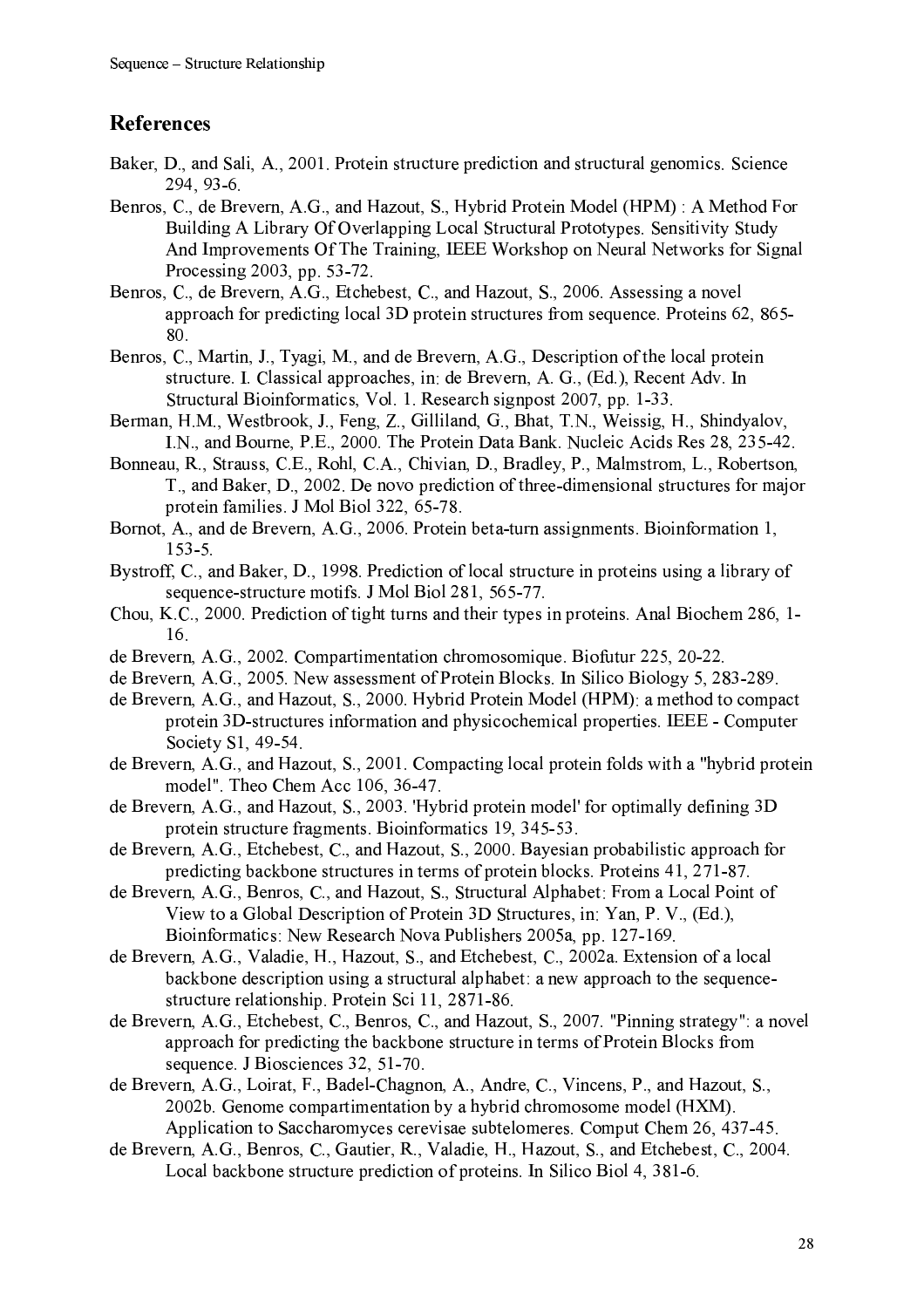- de Brevern, A.G., Wong, H., Tournamille, C., Colin, Y., Le Van Kim, C., and Etchebest, C., 2005b. A structural model of a seven-transmembrane helix receptor: The Duffy antigen/receptor for chemokine (DARC). Biochim Biophys Acta 1724, 288-306.
- Dong, Q.W., Wang, X.L., and Lin, L., 2007. Methods for optimizing the structure alphabet sequences of proteins. Comput Biol Med 37, 1610-6.
- Du, P., Andrec, M., and Levy, R.M., 2003. Have we seen all structures corresponding to short protein fragments in the Protein Data Bank? An update. Protein Eng 16, 407-14.
- Dudey, M., and Lim, C., 2007. Discovering structural motifs using a structural alphabet: Application to magnesium-binding sites. BMC Bioinformatics 8, 106.
- Etchebest, C., Benros, C., Hazout, S., and de Brevern, A.G., 2005. A structural alphabet for local protein structures: Improved prediction methods. Proteins 59, 810-827.
- Etchebest, C., Benros, C., Bornot, A., Camproux, A.C., and de Brevern, A.G., 2007. A reduced amino acid alphabet for understanding and designing protein adaptation to mutation. Eur Biophys J 36, 1059-69.
- Fourrier, L., Benros, C., and de Brevern, A.G., 2004. Use of a structural alphabet for analysis of short loops connecting repetitive structures. BMC Bioinformatics 5, 58.
- Frishman, D., and Argos, P., 1995. Knowledge-based protein secondary structure assignment. Proteins 23, 566-79.
- Fuchs, P., Etchebest, C., and de Brevern, A.G., Turns prediction, in: de Brevern, A.G., (Ed.), Recent Adv. In Structural Bioinformatics, Vol. 1. Research signpost, Trivandrum 2007, pp. 37-56.
- Fuchs, P.F., and Alix, A.J., 2005. High accuracy prediction of beta-turns and their types using propensities and multiple alignments. Proteins 59, 828-39.
- Gonzalez-Diaz, H., Vilar, S., Santana, L., and Uriarte, E., 2007. Medicinal chemistry and bioinformatics--current trends in drugs discovery with networks topological indices. Curr Top Med Chem 7, 1015-29.
- Gonzalez-Diaz, H., Gonzalez-Diaz, Y., Santana, L., Ubeira, F.M., and Uriarte, E., 2008. Proteomics, networks and connectivity indices. Proteomics 8, 750-78.
- Gribskov, M., McLachlan, A.D., and Eisenberg, D., 1987. Profile analysis: detection of distantly related proteins. Proc Natl Acad Sci U S A 84, 4355-8.
- Haspel, N., Tsai, C.J., Wolfson, H., and Nussinov, R., 2003. Reducing the computational complexity of protein folding via fragment folding and assembly. Protein Sci 12, 1177-87.
- Hazout, S., Entropy-derived measures for assessing the accuracy of N-state prediction algorithms., in: de Brevern, A. G., (Ed.), In Recent Advances in Structural Bioinformatics., Research signpost, Trivandrum, India 2007, pp. pp. 395-417.
- Hotelling, H., 1936, between two sets of variates. Biometrika 28, 321-377.
- Humphrey, W., Dalke, A., and Schulten, K., 1996. VMD: visual molecular dynamics. J Mol Graph 14, 33-8, 27-8
- Hutchinson, E.G., and Thornton, J.M., 1996. PROMOTIF--a program to identify and analyze structural motifs in proteins. Protein Sci 5, 212-20.
- Ihaka, R., and Gentleman, R., 1996. R: a language for data analysis and graphics. J Comput Graph Stat 5, 299-314.
- Inbar, Y., Benyamini, H., Nussinov, R., and Wolfson, H.J., 2003. Protein structure prediction via combinatorial assembly of sub-structural units. Bioinformatics 19 Suppl 1, i158-68.
- Karchin, R., Cline, M., Mandel-Gutfreund, Y., and Karplus, K., 2003. Hidden Markov models that use predicted local structure for fold recognition: alphabets of backbone geometry. Proteins 51, 504-14.
- Karplus, K., Karchin, R., Draper, J., Casper, J., Mandel-Gutfreund, Y., Diekhans, M., and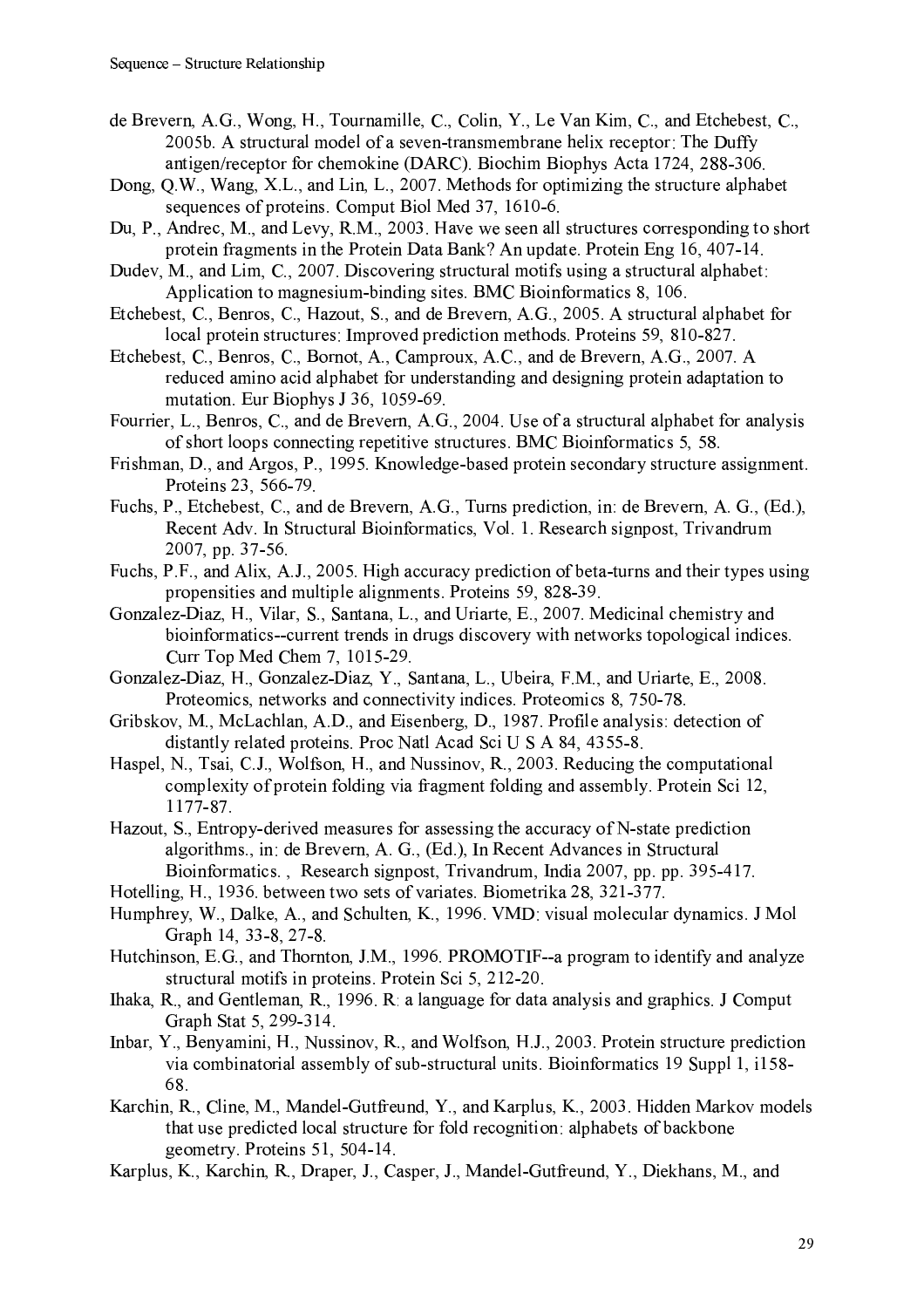Hughey, R., 2003. Combining local-structure, fold-recognition, and new fold methods for protein structure prediction. Proteins 53 Suppl 6, 491-6.

Kohonen, T., 2001. Self-Organizing Maps (3rd edition). Springer.

- Kolodny, R., Koehl, P., Guibas, L., and Levitt, M., 2002. Small libraries of protein fragments model native protein structures accurately. J Mol Biol 323, 297-307.
- Kullback, S., and Leibler, R.A., 1951. On information and sufficiency. Ann Math Stat 22, 79-86.
- Lesk, A.M., and Rose, G.D., 1981. Folding units in globular proteins. Proc Natl Acad Sci U S A 78, 4304-8.
- Micheletti, C., Seno, F., and Maritan, A., 2000. Recurrent oligomers in proteins: an optimal scheme reconciling accurate and concise backbone representations in automated folding and design studies. Proteins 40, 662-74.
- Munteanu, C.R., Gonzalez-Diaz, H., Borges, F., and de Magalhaes, A.L., 2008. Natural/random protein classification models based on star network topological indices. J Theor Biol, in press.
- Murphy, L.R., Wallqvist, A., and Levy, R.M., 2000. Simplified amino acid alphabets for protein fold recognition and implications for folding. Protein Eng 13, 149-52.
- Noguchi, T., and Akiyama, Y., 2003. PDB-REPRDB: a database of representative protein chains from the Protein Data Bank (PDB) in 2003. Nucleic Acids Res 31, 492-3.
- Offmann, B., Tyagi, M., and de Brevern, A.G., 2007. Local Protein Structures. Current Bioinformatics 3, 165-202.
- Pavone, V., Gaeta, G., Lombardi, A., Nastri, F., Maglio, O., Isernia, C., and Saviano, M., 1996. Discovering protein secondary structures: classification and description of isolated alpha-turns. Biopolymers 38, 705-21.
- Pei, J., and Grishin, N.V., 2004. Combining evolutionary and structural information for local protein structure prediction. Proteins 56, 782-94.
- Rabiner, L.R., 1989. A tutorial on hidden Markov models and selected application in speech recognition. Proceedings of the IEEE 77, 257-286.
- Ring, C.S., Kneller, D.G., Langridge, R., and Cohen, F.E., 1992. Taxonomy and conformational analysis of loops in proteins. J Mol Biol 224, 685-99.
- Rose, G.D., Gierasch, L.M., and Smith, J.A., 1985. Turns in peptides and proteins. Adv Protein Chem 37, 1-109.
- Sali, A., and Blundell, T.L., 1993. Comparative protein modelling by satisfaction of spatial restraints. J Mol Biol 234, 779-815.
- Sander, O., Sommer, I., and Lengauer, T., 2006. Local protein structure prediction using discriminative models. BMC Bioinformatics 7, 14.
- Schuchhardt, J., Schneider, G., Reichelt, J., Schomburg, D., and Wrede, P., 1996, Local structural motifs of protein backbones are classified by self-organizing neural networks. Protein Eng 9, 833-42.
- Shannon, C., 1948. A mathematical theory of communication. Bell System Technical Journal 27, 379-423.
- Tyagi, M., Benros, C., Martin, J., and de Brevern, A.G., Description of the local protein structure. II. Novel approaches, in: de Brevern, A. G., (Ed.), Recent Adv. In Structural Bioinformatics, Vol. 1. Research signpost, Trivandrum 2007, pp. 34-47.
- Tyagi, M., de Brevern, A.G., Srinivasan, N., and Offmann, B., 2008. Protein structure mining using a structural alphabet. Proteins 71, 920-37.
- Tyagi, M., Gowri, V.S., Srinivasan, N., de Brevern, A.G., and Offmann, B., 2006a. A substitution matrix for structural alphabet based on structural alignment of homologous proteins and its applications. Proteins 65, 32-9.
- Tyagi, M., Sharma, P., Swamy, C.S., Cadet, F., Srinivasan, N., de Brevern, A.G., and